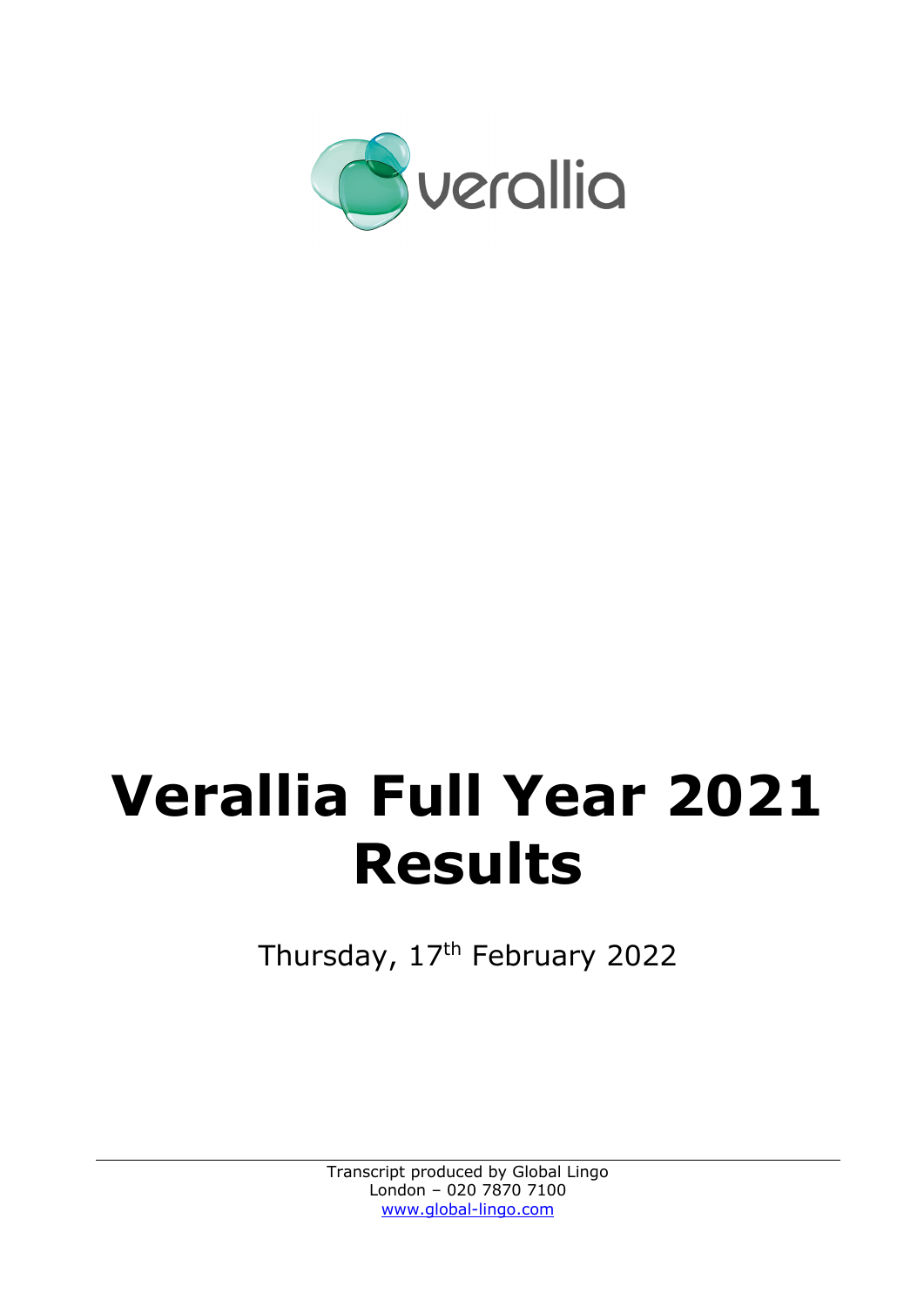# **Introduction & Key Highlights**

Michel Giannuzzi CEO, Verallia

#### **A global leader in glass packaging**

Good morning, everyone, and thank you very much for joining this call. So we are going to present to you this morning the financial results of last year, 2021. And I will start, as usual, very quickly to remind you the general presentation about the company and the fact that we are today a global leader in packaging industry, as you well know. We are the leader in Europe. And Europe last year represented 89% of our sales. We are number two in Latin America, that is represented 11% of our sales. And we are the third largest company in this industry worldwide.

On the left-hand side of this chart, you see that we have a balanced end-market portfolio. We address all the segments of the market with a strong presence in the sparkling wine and spirits businesses. For historical reasons, we are very present in the three largest wine-producing countries in the world, namely, Italy, France and Spain. And this is showing through the endmarkets strong market share in our segments portfolio.

When you look at our company profile, we employ 10,000 people in the world. We have 32 glass plants with 58 furnaces. We also have nine cullet treatment centres and three decoration plants. And all together, we produce 16 billion bottles and jars every year.

#### **Capital structure & governance evolution**

So moving on now to the highlights of the year. The first thing which I think you all know about, which is important to recap, is the evolution of the capital structure during the year. You know there have been a lot of activity from our former shareholder, Apollo, that has sold down blocks of shares during the year. At the end of the year in December, you see on the chart, that Apollo is no longer present as a shareholder of this company.

We have still BWSA as the number one shareholder with 26.6% shares of the company. BWSA, I remind you, is a family office fund. The number two shareholder is Bpifrance Participations, with 7.5% of the capital share. And the third largest group of shareholders are the employees through the FCPE or directly and they own 3.5% of our shares.

You remember also maybe that we have, during the year, participated to some blocks sold by Apollo and we bought back €221 million worth of shares. And that is the 4.5% of treasury shares that we currently hold. We announced also in December the evolution of the governance. We will dissociate the chairmanship and the joint management position of the company after the AGM of 11<sup>th</sup> May 2022.

I will remain Executive Chairman of the company, and Patrice Lucas, who joined us in  $1<sup>st</sup>$ February, will become CEO of the company after the AGM of  $11<sup>th</sup>$  May. We will also propose to the AGM to vote for a new independent Board Member, Didier Debrosse, that will replace José Arozamena, who has decided to resign from the company.

#### **CSR roadmap update**

www.global-lingo.com  $\sim$  2008  $\,$ So if we look also on the CSR front, I think a lot has been achieved during the year. First of all, if you remember, we started one year ago in January 2021 by setting quite an ambitious objective of a CO2 reduction. We revisited this objective after the IPCC report in August 2021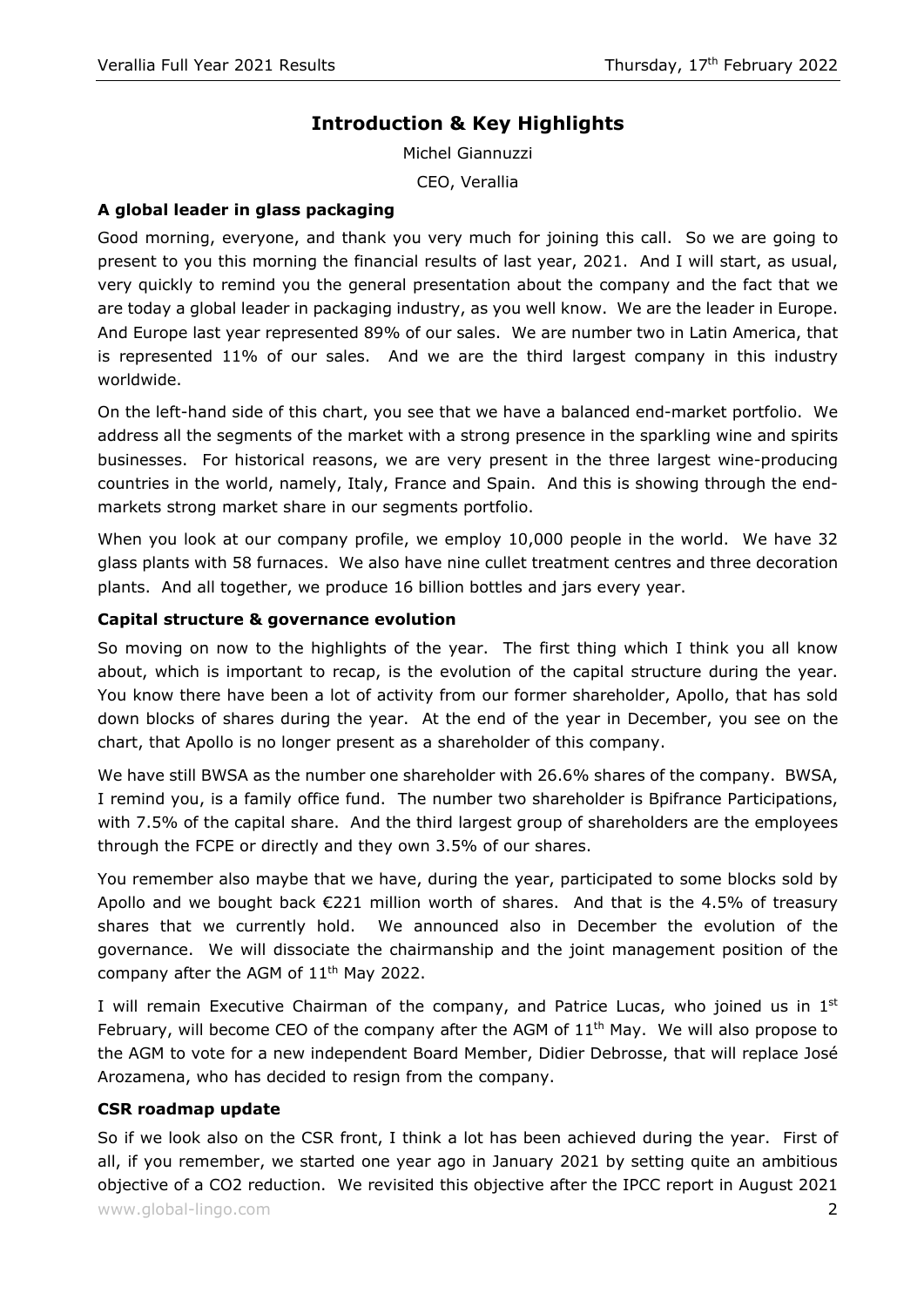to make it even higher with a 46% CO2 emissions reduction by 2030 compared to 2019. This is what allows us to limit global warming to 1.5 degrees C. And we are currently waiting for the final composition of SBTi in terms of target calculation, but this is just an increased ambition in order to reduce our CO2 emissions even further.

I will remind you that we have also provided to you a very comprehensive roadmap on how we are going to achieve those results. This roadmap relies on three main pillars. The first pillar is the shift of raw material mix. And in this shift, of course, we are looking at raw material that are, if possible, without carbon atoms in it. And the first and best raw material without carbon atom is the cullet, the used glass that we recycle in our furnaces. And this is why it is very important for us to keep increasing the share of the cullet that we use in our furnaces.

And I am very pleased to report to you that we made a significant improvement last year by increasing by 3.4 points the share of cullet in our furnaces. And that represents today 55% of our external cullet that we use in our furnaces. So that is, I think, a great achievement on this side.

The second pillar is to reduce, of course, the energy consumption in operations and mostly in our furnaces. And in this respect, we have also announced in January this year that we will built two electrical furnaces in our Cognac plant in France. This will enable us to basically almost half the CO<sub>2</sub> emissions coming from the furnaces by using some low carbon electricity that we have in France for especially flint bottles that we produce in this Cognac plant.

And the third lever that we also use to decarbonise our industry is to increase, of course, the share of the green energy. And again, we are very pleased to report that at the end of the year, we had, during 2021, ten of our plants that are using 100% renewable electricity. It is mostly in Iberia and in Brazil. So this was, I think, also quite a strong year in terms of CSR achievements.

# **Co2 emissions reduction: Verallia develops new furnaces technologies to support its ambition to limit global warming only to 1.5°c**

Now moving more deeply into the technical matters related to the electrical furnaces. Here, you see that the announcement that we made in December 2021 in Cognac, regarding this electrical furnaces. The first furnace will start at the end of 2023, so end of next year. It is pretty ambitious target in terms of R&D development.

This is a technology that is known and used in the small glass packaging industry for cosmetics, or glass board manufacturing, but not yet for bottles and jars that requires much bigger and larger furnaces. So we are going to try to leverage the existing technology in a much bigger scale.

This is, unfortunately, technically speaking, restricted to non-coloured glass for technical reasons, but this is quite already a significant amount of our business, which is about one-third of our production all together at the Group level, and will reduce this CO2 emissions by around 60% from the furnace every year. And of course, if it works well and depending on, of course, the ability to source low carbon electricity in other countries, we will look at the further deployment in other countries afterwards.

The second thing, which I think is quite important, is we were part of the European Consortium to develop an hybrid furnace. This was the consortium that comprised 19 glass-making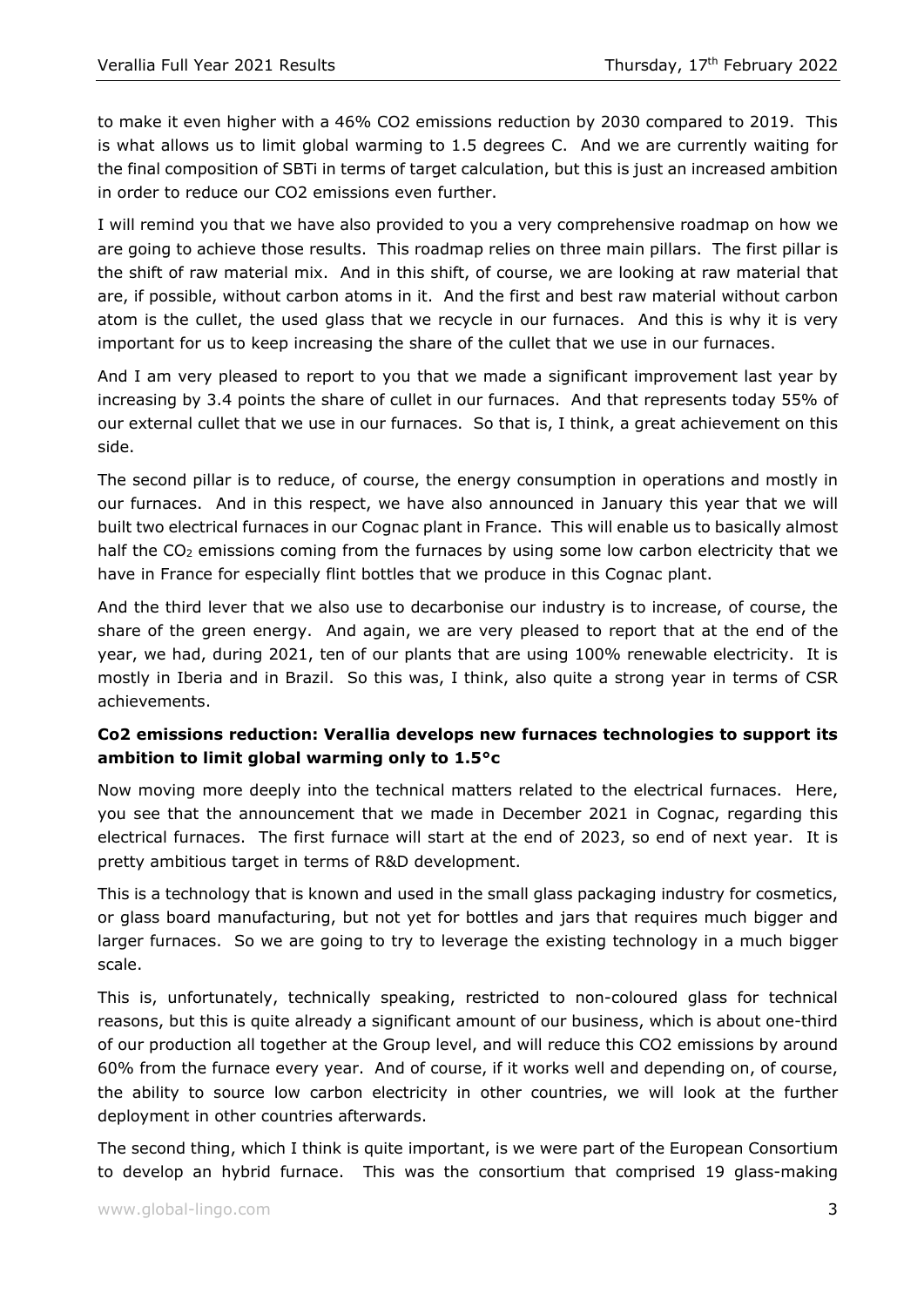companies and we have applied to access to European funds to finance this consortium and this R&D development. Although it was very good file that was presented and we were in the second round pre-selected for the final allocation of the fund, this SPV organisation that applied for the fund did not receive the fund. And therefore, the members have decided not to continue in this organisation.

But we have decided, at Verallia, to keep this project live at Verallia only. By the way, it would probably allow us to go faster because it will be faster to be fully in charge on this project. And we are aiming at starting the production of this hybrid furnace in 2024. Again, this is quite an ambitious target. And this will allow us to reduce also our emissions by around 50% versus the conventional furnaces. So a lot of projects are currently ongoing in line with our strong commitment to reduce our CO2 emissions.

# **Update latest ratings and partnerships**

Another good news is we received, at the end of the year, the Platinum rating from EcoVadis in terms of sustainability. This is looking at environment but also labour and human rights, ethics and responsible purchasing. We got a good score of 75 out of 100. We are improving by 8 points versus the prior year. And this puts Verallia in the top 1% companies that are being evaluated by EcoVadis out of total of 65,000 companies. So I think we are very proud about again this recognition of all the things we are doing in terms of sustainability.

# **Social responsibility roadmap**

Last but not least in terms of social responsibility. This is a short summary of all the things we are doing that you will be able to look in more detail in a few weeks when you will look at our extra financial performance report. But basically, we are, on the social side, promoting diversity and inclusion. We are increasing the share of employees with disabilities. Of course, our policy is zero accident policy in our company. And we are, as you know very well, engaged in developing further employee ownership through a regular employee ownership programmes that as of today have allowed our employees to own 3.5% of shares of the company.

#### **Another successful year in a challenging environment**

Now I know you are very keen on now moving to numbers. So let us look at the financial results. First of all, the full year in terms of revenue, we have the pleasure to report 5.4% revenue increase to €2,674 million and organic growth was 6.8%. So quite very strong growth. And as you have seen, this has accelerated quite strong in Q4 because in Q4 we have reported 10.2% organic growth compared to the prior year quarter four of 2020.

We also have the pleasure to report a good improvement in our adjusted EBITDA performance in line with the €675 million forecast that we communicated earlier in the year in 2021. We have achieved €678 million of adjusted EBITDA in the year, which is an 8.4% improvement versus 2020. And margin-wise, our margin has improved by 68 bps at 25.4% versus 24.7% a year before.

This translated quite nicely in a strong net income improvement at €249 million at the end of 2021, which is a 19% net income increase compared to 2020. And the earnings per share is €2.01 for 2021. And this is even €2.37 if we exclude the customer relationship amortisation that you know is a purely technical matter.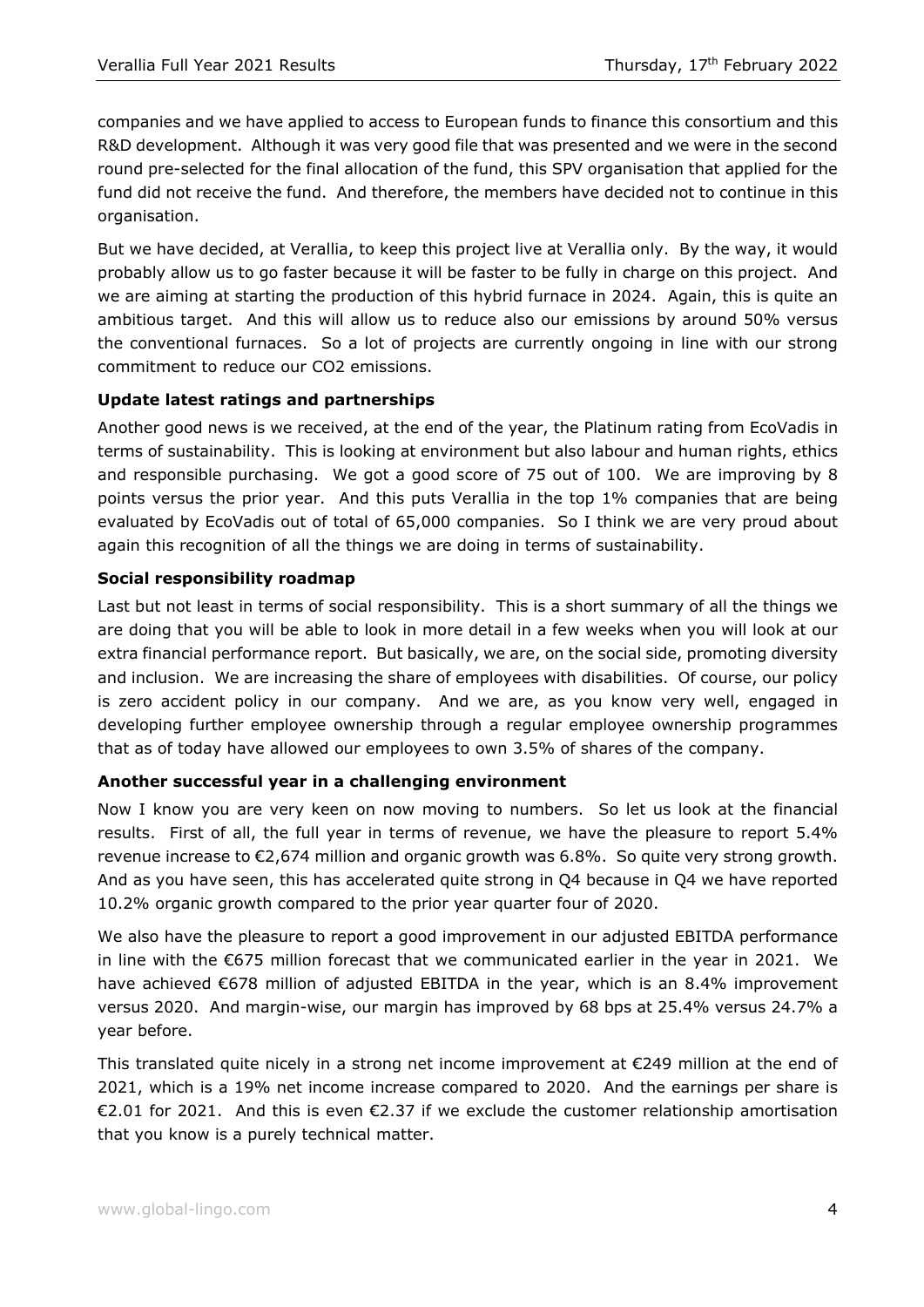The net debt has been reduced to 1.9 time last 12 months adjusted EBITDA versus 2 times of December 2020. This is a strong improvement, given the fact that we paid cash €114 million of dividends during the year and we also bought back shares for €221 million. Without the share buybacks, the leverage would have been 1.54, which is also showing a very strong deleveraging capability from Verallia.

And as I already mentioned, the extra financial indicators that are tracked and most important ones that are tracked for our sustainability-linked bonds that we have issued last year, the two linked bonds that we issued last year are CO2 emissions, which nicely were reduced by 3.6% last year for Scope 1 and 2. And as I mentioned before, the rate of external cullet usage has increased by 3.4 points to 55% last year.

So all together, I think a very strong year, a very successful year, in a very challenging environment, as you will know, especially in second part of the year of last year.

This being said, I will now hand over to Nathalie, who will go through the financial results in more details.

# **FY 2021 Financial Results**

Nathalie Delbreuve

CFO, Verallia

# **Strong organic growth and volumes back to 2019 levels**

Thank you, Michel, and good morning to everyone. So let me lead you through our usual bridges on sales and EBITDA and then on the debt figures.

So the organic growth indeed has been really strong in 2021, plus 6.8%. And we have had especially a strong Q4 with organic growth up to 10.2%. So a strong end of the year. We have seen growing volumes, and as expected, we are really exactly back to 2019 levels, meaning back to pre-COVID levels.

In terms of price and mix, they have contributed, as you can see on this page, up to  $\epsilon$ 103.8 million to the sales to the top line. Sales price important to separate Europe from Latin America. In Europe, sales prices have been flat. And you know we have annual price evolution in Europe mostly, when in Latin America, we are compensating for inflation throughout the year. So there you have sales price increases throughout the year.

The mix has been contributing positively as well throughout the year in the four quarters. The foreign exchanges are negatively impacting the top line by  $\epsilon$ 33.3 million. This is all stemming from the first half of the year from H1.

And some comments by product category. We have seen all products up, except for nonalcoholic beverages and food jars, but both these categories have been growing in the fourth quarter. And just to remind that food jars had been especially boosted in 2020 by the several lockdowns with people cooking more at home. So this is more like coming back to normal levels. And sparkling wines and spirits have sharply rebounded with extremely successful years in both segments.

#### **SWE: Recovery in most categories**

Now moving to geographies. So Southern and West Europe, we have seen recovery in most categories. We have here plus 5% sales increase, and we benefit fully from new production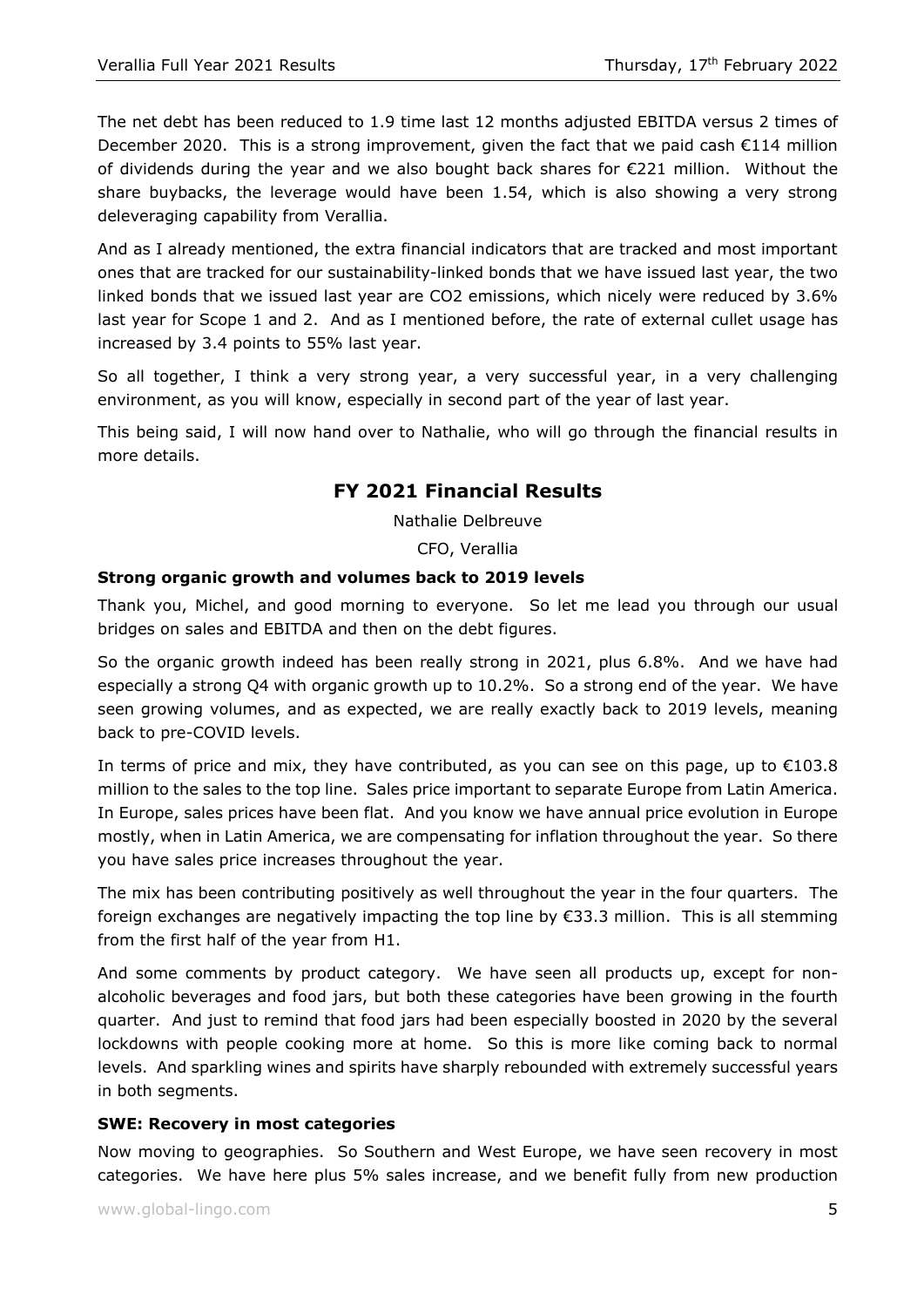capacities fully in the second half of the year. You know we have two new plants in 2021, one in Spain and one in Italy.

All product categories here as well has been growing, except for the food jars, that I already commented. And the still wine has been also growing strongly, spirits as well. And sparkling wines, especially strong. I mean, 2021 is really a record year in Champagne. And Prosecco in Italy is continuing growth and very popular and exporting very well. In beer, we have seen also a good recovery and dynamic sales that we benefit from. And as mentioned in Europe, Southwest Europe prices are overall stable.

# **NEE: Trends improving in H2 with positive organic growth**

Now moving to Northern and Eastern Europe, we have seen an improving trend in the second half with positive organic growth. In the first half of the year, we have seen decrease in volumes in H1. And just also to remind, we are always comparing of course with previous year. And in 2020, Northern and Eastern Europe countries had been hit by COVID and restrictions later than Southern Western Europe. So the comparative basis is more difficult for the first half.

And in the second half, we are back to positive growth with plus 2.1%. We have seen a nice recovery in sparkling wines and spirits. Here, as well, sales prices are overall flat, so not contributing to the top line. And we have negative impact 1.2 point from the Russian rouble and also the hryvnia in Ukraine.

# **LATAM: Strong continued growth during the year**

Latin America continues with a very strong growth, as you can read on the chart, at constant exchange rates plus 39.3%. We here as well contribute from 2020 additional capacities, also from an outstanding production performance and we fully benefit from the new capacities.

Revenue increased in all product categories, except here, as well, food jars. And in this region, we have increasing in selling prices, including Argentina, especially to cope with local hyperinflation but not only in the three countries we follow the inflation to ensure a positive spread. And the negative forex impact is mainly stemming from the first half of the year.

#### **Leading to sustained Adj. EBITDA growth & margin improvement**

So now if we move to the adjusted EBITDA, we have enjoyed growth in euro and in percentage, moving from €626 million up to €678 million, and 24.7% margin, up to 25.4% margin, which is a very nice growth.

The activity, as you can see on this bridge, has contributed positively up to  $\epsilon$ 29.2 million. We benefited from a positive volume impact. And even if inventories are still low at the end of the year, I will come back to that, and lower than we expected, we have had less destocking than previous year.

This spread, you can see, is positive but slightly positive. And here, we have had several things to comment. So first, the mix has been positively contributing throughout the year and even in the second half and in Q4 as well.

Then for Q4 and H2, we had had very sharp increase in our costs. And this led to a negative inflation spread in Q4, especially we have also a low comparison basis in 2020, but we had also an increase in other costs. The inflation spread is negative in Europe and positive in Latin America with, as explained already, the continues pass-through of inflation in Latin America,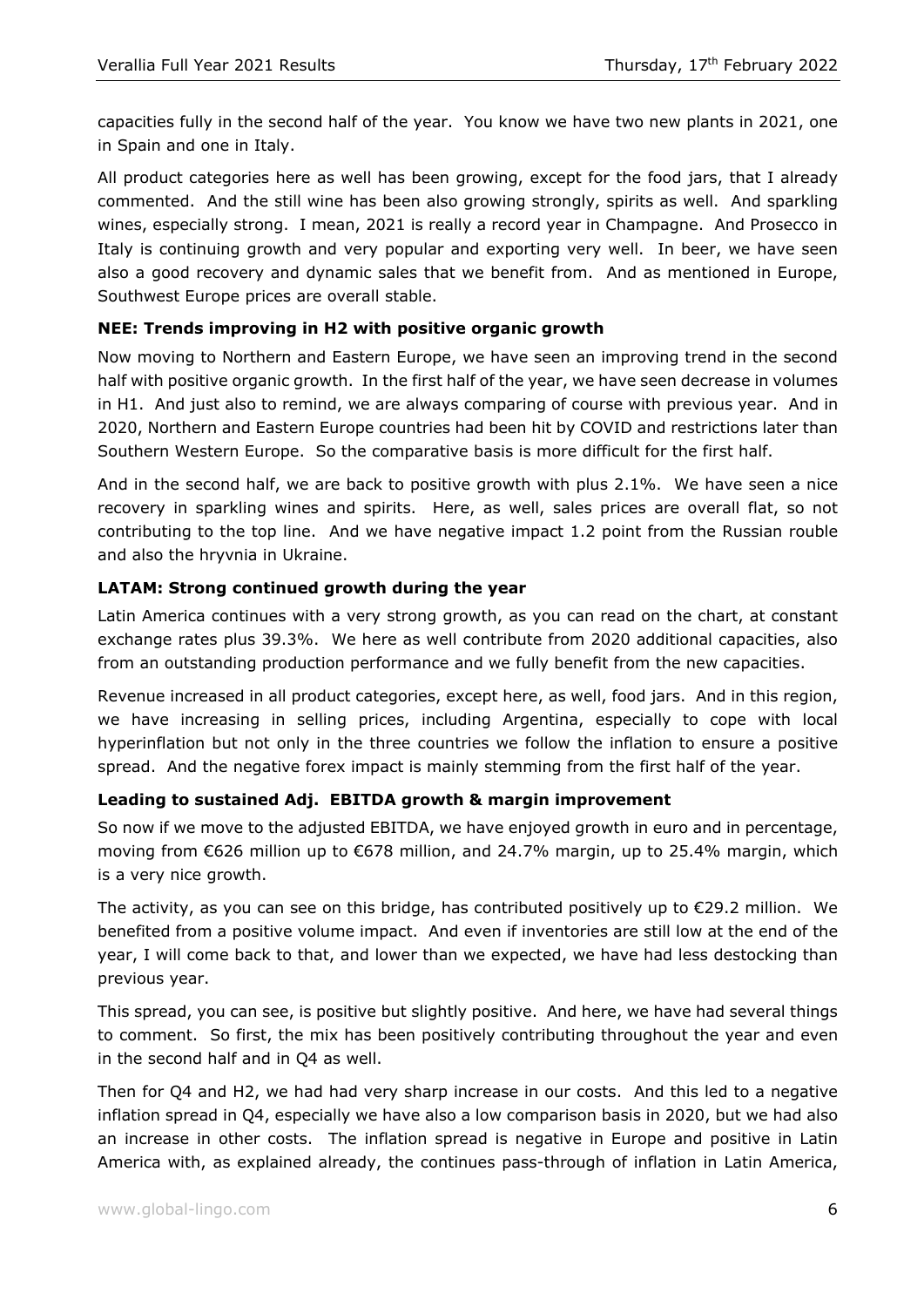which you do not have yet in Europe. So in the end, the spread ends at  $\epsilon$ 4.1 million, still positive.

The PAP pillar, you can see, is contributing very significantly with  $\epsilon$ 40.4 million, an outstanding performance at 2.4% cash production cost reduction and in all geographies. And you can see it contributes significantly in euro and in incremental percentages in margin.

And then the last two pillars, foreign exchange rates minus  $\epsilon$ 11.2 million negative but mainly from H1. And in the other, we have minus  $\epsilon$ 10.1 million. Here, with several impact, as always, but mainly two comments. We had in September a fire in Argentina that is impacting negatively our EBITDA by a bit more than €5 million, and also hyperinflation in Argentina for €8 million negative.

# **SWE: Margin improvement despite H2 costs inflation**

So looking at this margin, EBITDA and margin by geography. So Southern and West Europe is moving from €419 million up to €453 million, that is an 8% increase in adjusted EBITDA. And if you look on the top right corner, you will see the adjusted EBITDA margin percentages. So moving from 24% up to 24.7%. So also an improvement here.

The activity has impacted positively the EBITDA, strong demand. And also, as already mentioned, the two new furnaces that we started in Italy and in Spain, allowing us to benefit from the positive activity and strong demand. The inflation spread turned negative in the second half, as already mentioned. So this is due to the sharp rise in costs.

The positive product mix in all the countries; and good industrial performance, this is the PAP I am referring to, despite difficulties in France in Q1 linked to the completion of the transformation plan.

#### **NEE: Negative inflation spread weighting on profitability**

Now Northern and Eastern Europe is decreasing in euro and also in percentage. So to comment here, we discussed the volumes and the activity, but here we see a recovery in H2 after a slight decline in H1. And the spread is negative in Northern Eastern Europe as well. Same pattern as for Southern and West, I mean, rising costs and flat prices.

And what is important to mention that industrial performance is in line with the cost reduction objective and so contributing to the EBITDA here.

#### **LATAM: Significant margin expansion**

Now moving to Latin America. You can see the significant margin expansion. We moved from 33.8% in 2020 up to 35.6% in 2021. And in euro, the adjusted EBITDA moved from €80 million up to €108 million. And if you take out the exchange rates, negative impact would have been €118 million. So really an outstanding performance in 2021 for Latin America.

And here, our three pillars fully deliver, meaning we enjoy strong growth in sales volume. The market is dynamic, and we had the effect of the 2020 capacity extension as well. Positive inflation spread throughout the year and outstanding industrial performance.

Also to mention that in H1, we benefited from specific measure ICMS tax credit, that is  $\epsilon$ 7 million, but on the other side in a negative part we had the fire impact in Argentina in Q3.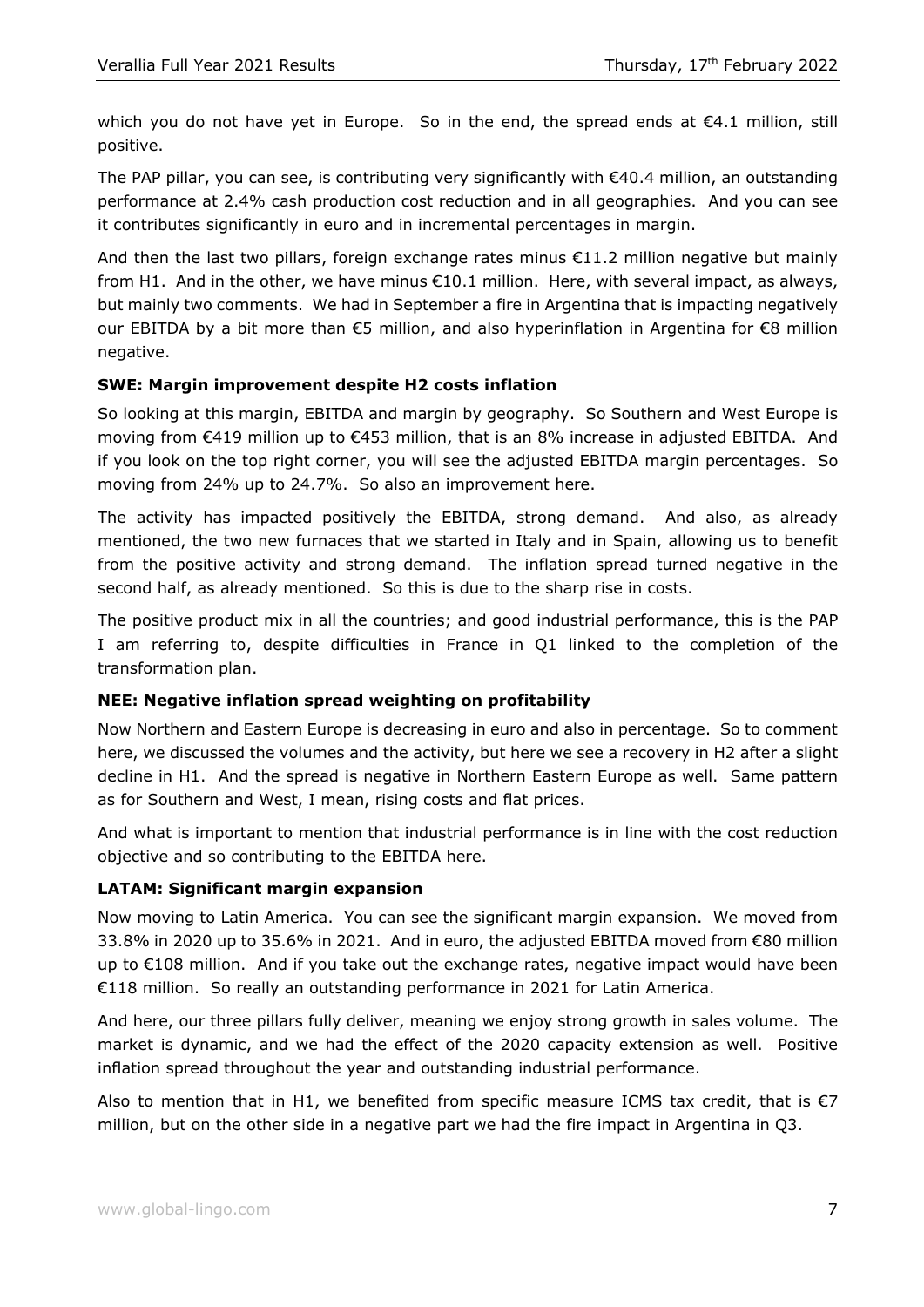# **Smart CapEx policy supporting organic growth and ESG roadmap**

So moving to CapEx and cash now. You know we are very keen into having a smart CapEx policy. So you can see here our total booked CapEx as percentage of sales are 9.6% for 2021. This we want to stay into an envelope of around 10%, so we are absolutely in our objective. And this includes €15 million for our new furnace in Jacutinga in Brazil, and also we start to have investments for our CapEx roadmap in order to reach our CO2 emission reduction objectives. So this CapEx includes €13 million of this CapEx.

# **Very strong cash-flow generation**

Now cash flow generation has been very strong this year. Again, you can see here the operating cash flow construction and also the free cash flow. Now, it starts with a growth in adjusted EBITDA in the first line, of course, in euro contributing. Then we have a high level of cash conversion, 62.2% in 2021 with the CapEx well under control.

We have had significant positive change in operating working capital with €80.5 million. And here we have had, in fact, stock valuation. You know our stock. We did not succeed into rebuilding our stock as high as we would like. So we have a negative valuation of stock but not so significant, only minus €17 million. And then for receivables and payables, they have been contributing very positively to our working capital.

Overdues, important to mention that they are very well managed, have been stable and at a very low level in 2021 in all the countries with this year again. So operating cash flow ends at €502.3 million, improving versus 2020.

And then to move to free cash flow, we have other operating impacts that include IFRS 16 impact that is overall stable every year between  $\epsilon$ 18 million and  $\epsilon$ 20 million. This is minus  $\epsilon$ 18 million in 2021. And several impact that are not in the adjusted EBITDA that have a cash effect, such as the cash out for transformation plan in France and the Phase III settlement for CO2. So that leads to other operating impact of minus €39.8 million.

Then we have interest paid and other financing costs, minus  $€41.8$  million, increasing a little bit versus 2020 due to some forex and also costs linked to the two sustainability-linked that we raised in 2021.

And finally, cash tax, minus  $\epsilon$ 91.4 million. And here, we have a normalised effective tax rate of 26.6%. And in 2020, we had positive impact of patent box in Italy for €10 million, plus the increase in value is also linked to the increase in the results just basically.

This ends with a free cash flow at €329.3 million, so very strong and high conversion of our operating adjusted EBITDA into free cash flow.

# **Leverage < 2x after dividends and €221m of share buybacks**

So leverage is below 2 times. And important to note is after dividend payment you remember in 2020, part only of the dividends had been paid. The other had been converted into shares. In 2021, the full dividends has been cashed out for €114 million. And we have performed several share buybacks for a total of €221 million. So, as you mentioned, Michel, excluding these share buybacks, the leverage would have been 1.54 times. So deleveraging of 0.5 times, five turn since 2020.

And the fact that we are below 2 times allows us to benefit from 25 bips lower interests in our TLA and RCF. So that is a positive impact in our financing cash up.

www.global-lingo.com  $\,$  8  $\,$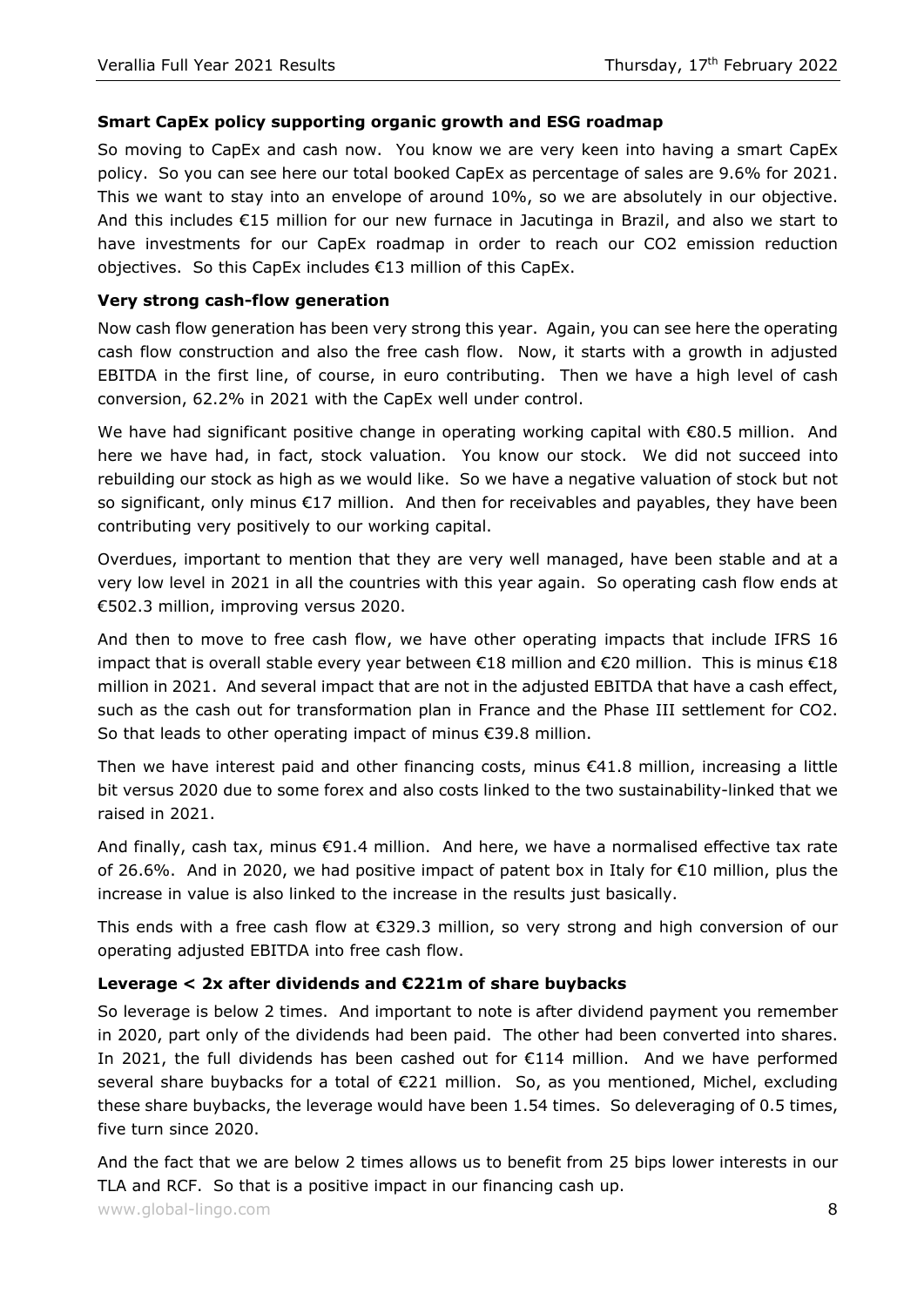#### **Diversification of funding and lengthening of maturities**

And now to finish with this picture of our funding. 2021 has been a very busy year for us into a diversification and lengthening the maturities of our fundings. When we had one significant term loan A with €1.5 billion, as you can see on this chart, we are now very well balanced between bonds. Two sustainability-linked bonds have been issued this year.

And we have now a maturity between 2028, 2031, 2024 when we all had in 2024. And the liquidity is very comfortable at €844 million.

# **Conclusion & 2022 Outlook**

Michel Giannuzzi CEO, Verallia

#### **Strong 2021 performance**

Well, thank you very much, Nathalie. As a summary, I think we are really pleased with this strong performance of last year, especially given the huge surge of energy costs that started in September-October last year with a very significant impact on our Q4, of course, EBITDA.

And despite this, we have maintained very strong performance in all respect in top line growth in EBITDA in line with the guidance that we gave you middle of last year. And also in the extra financial indicators the two, I repeat, main KPIs, that are being used in the sustainability-linked bonds that are CO2 emissions and external credit usage rates, have also very nicely improved last year compared to the year before.

As a consequence, we are going to propose to the Annual General Shareholder Assembly to pay a dividend of €1.05 per share to all shareholders, which is a 10% improvement or increase versus the prior year, which was €0.95 and this is in line with the guidance that we provided during the Capital Markets Day of October last year.

#### **Unprecedented inflation in energy costs**

Now, let us move to now the very interesting outlook of 2022. Before I am not able to forecast all these curves going forward, but I just wanted to maybe put things in perspective. And we have gone back on both for main energy components, the Brent natural gas electricity and indirectly linked to energy, the CO2 quota prices. I went back to 2007. So over 14 years period, you can see the evolution of these curves.

The Brent has been up and down, but you know we use directly very little Brent or curated energy. It is mostly indirectly through our transporters that we see the impact of this Brent increase. However, you know very well that our industry is quite energy-intensive and the two main energies we use are natural gas and electricity. And when you look at the spikes that we have seen in Q4 last year, both for natural gas, electricity and consequently for the CO2 quota prices, this is just unbelievable.

I mean, this is a never seen increase in such a short period of time of energy costs and indirectly of CO2 quota. I mean, CO2 quota has been – almost reached last week €100 per tonne coming from around €18 to €20 per tonne not so long ago. So on top of this high and unprecedented inflation factors, you can see that there is also a huge volatility. And that is why I think it is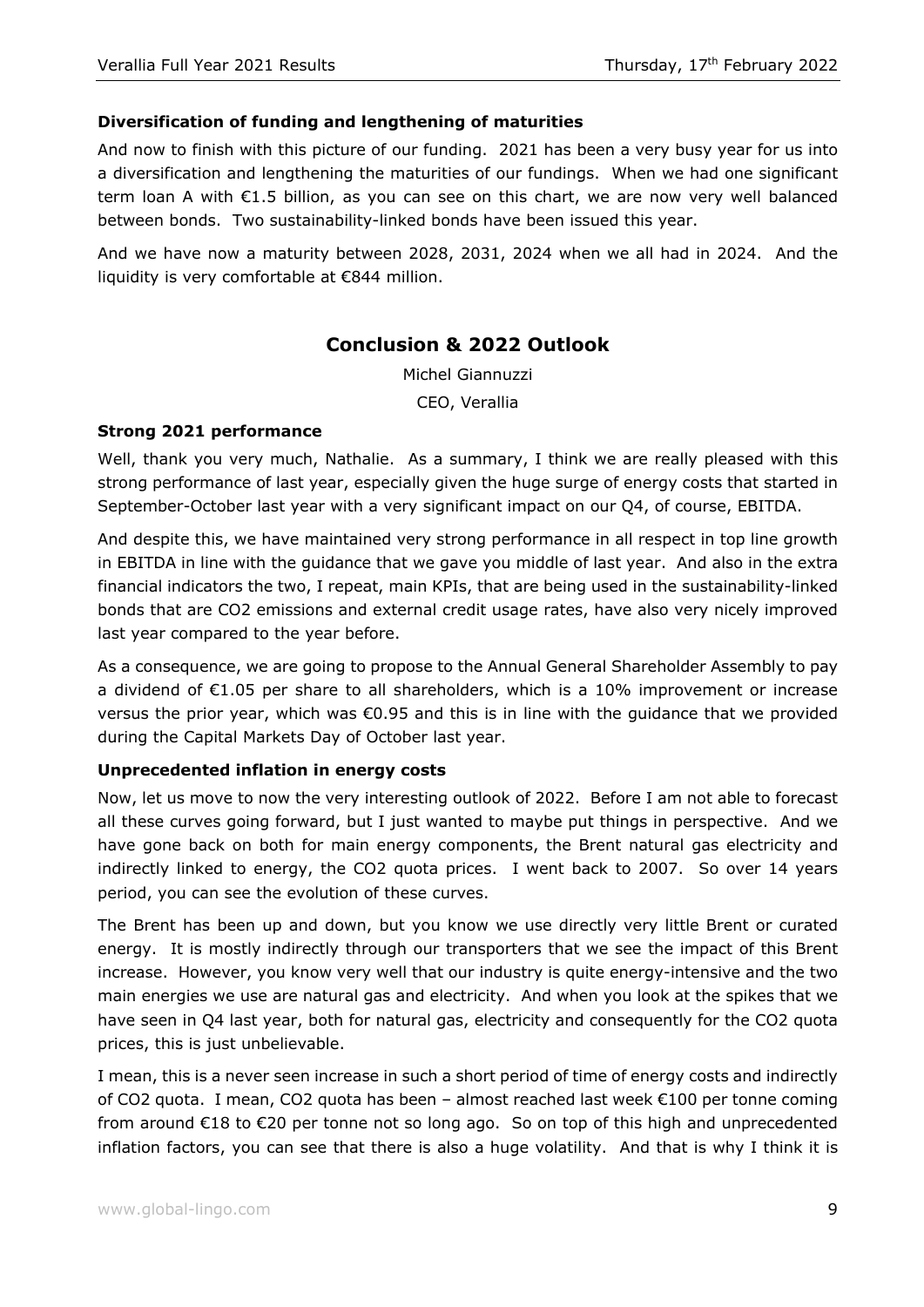important to see that not only it is a huge surge in those costs, but there is also still a lot of volatility in what is going on there in the market.

Now you know very well that we are hedged for 85% of our needs for 2022, for this year, but we still have 15% which is unhedged. Now, this 15% not hedged are exposed to those shortterm energy price variations.

#### **2022 outlook**

And it is not just a question of demand and supply. This is also very much driven also by some geopolitical considerations. Therefore, the outlook that we are going to provide to you today to you is, first of all, based on few assumptions. The three assumptions that we have taken is the fact that we seems to be exiting for the hard lockdowns linked to the COVID-19 pandemic, and we seems that things are normalising step by step. And therefore, we do not expect another wave of another, I mean, Greek letter impacting the people health. And therefore, that is one of the assumption we make.

We make the assumption that the inflation cost and geopolitical context do not deteriorate forever. You will know every day in the last few days, this has been extremely tense in terms of what is going to happen, especially in Eastern part of Europe. And this is, of course, creating some volatility, as you all know, in the markets.

So based on those three assumptions, we are going have a strong growth of annual revenue, given the fact that we are going to increase our prices around 10% as we mentioned before at double digit. This is needed to, of course, mitigate the strong impact of production cost increase, mostly coming from energy with the aim at some point to achieve a net zero spread that this is, of course, still to be seen, depending on how the energy price evolves in the future months.

And as a consequence, we are aiming at having at least a €700 million of EBITDA in 2022. Of course, going forward, in the next quarters, we will be probably able to give you a more precise guidance when we see things stabilising at some point in time, especially on the geopolitical side. We hope that at some point in time things will get clearer and less volatile.

And last point I would like to highlight is the fact that mathematically the strong increase in revenue due to the strong price increase to offset the cost inflation is going to be dilutive on the EBITDA margin. Just mathematically speaking, and this is I think in the appendix, you see that all things being equal, if you want to compensate the 10% increase in cost, if you want to offset it by the current price increase, this has mathematically a dilutive impact of 180 basis points on the margin of the EBITDA margin. So this is something, of course, to be understood, which is highlighted here.

On the top of this, we will keep working very hard to implement our roadmap related to ESG, and more precisely, around environmental performance, KPIs, like CO2 emission reductions and like the external cullet usage rate. As you have seen, we are committed to keep improving on these two KPIs as committed to during the SLB, the sustainability-linked bonds that we launched last year.

So that is for the presentation. I would like to maybe open your discussions on the Q&A session.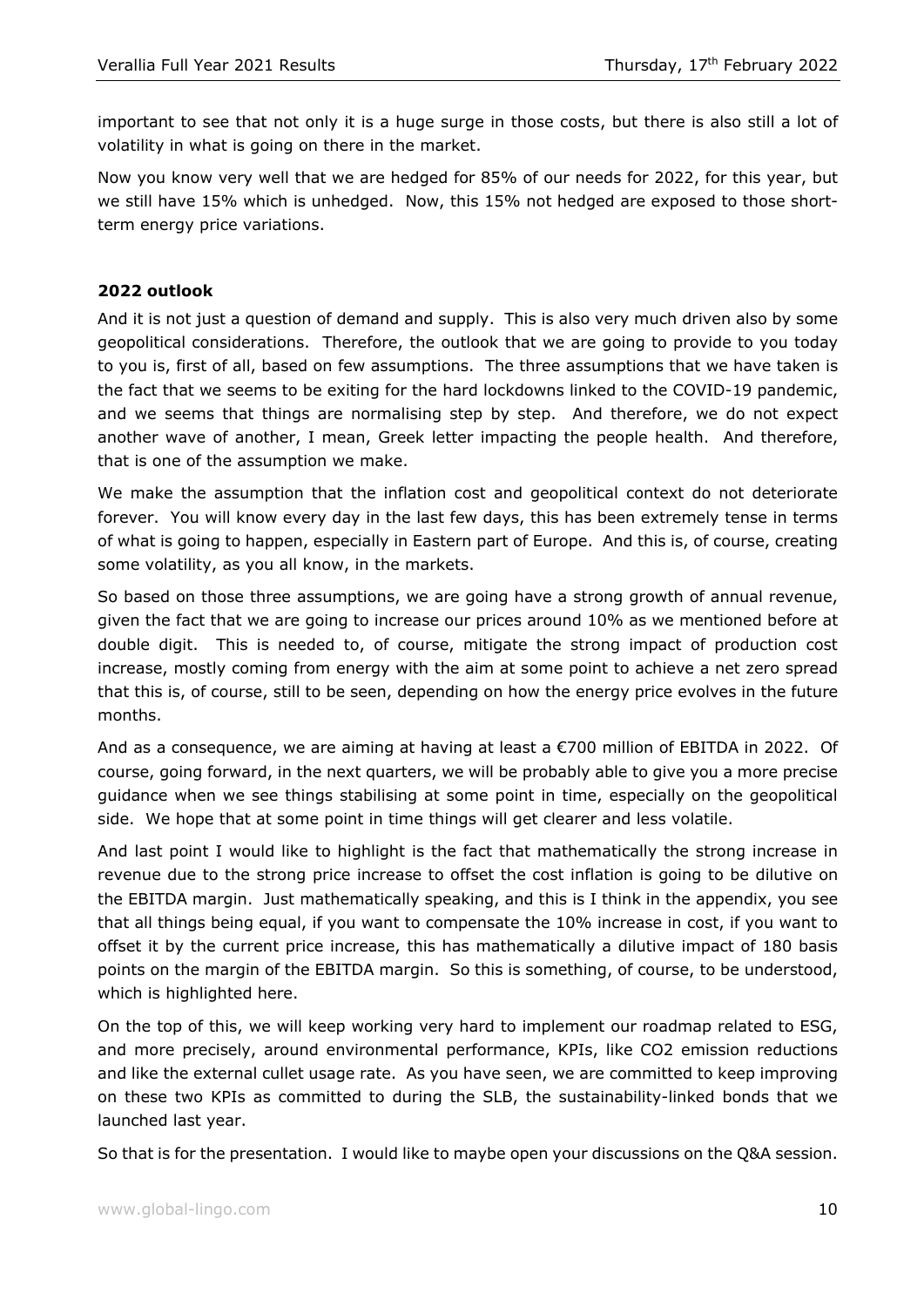# **Questions and Answers**

**Matthias Pfeifenberger (Deutsche Bank):** So firstly on pricing and on the price cost. But I mean, it has been neutral, negative in the second half in most parts of Europe. Are you not a bit underwhelmed by that, not really satisfied? And how are you making sure that the price cost spread will be rich this year. You just alluded to that. Probably you are going to go for a positive price cost towards little end of the year. Why is that the case? I mean is that just philosophically you are not trying to overburden your customers and you are working on the EBITDA improvements on the self-help side and that is enough, because it seems like you are holding a lot of cards when it comes to pricing like everybody is sold out, record shipping volumes, probably more efficient hedging than some of your peers. So why is now the price cost spread guidance more moving towards neutral rather than tangible positive like you had it before?

**Michel Giannuzzi:** Good morning, Matthias, and thank you for all these questions. First of all, we have a lot of comments and questions, so I will try to answer them all, and if not, just do not hesitate to ask again.

First of all, regarding last year, in Europe when the huge surge of energy took place in Q4, you know very well that in Europe the prices are fixed for the full year in most cases. So only with few customers and distributors we have been able to immediately react and increase prices in Q4 last year, but for most customers, the annual price negotiations takes place between October and February and are applicable as of  $1<sup>st</sup>$  January. Therefore Q4, we had the prices that have been set at the beginning of the year and the energy cost that especially for the not hedged part of it, that was unfortunately hitting the P&L in Q4.

And all this led to a negative spread in Q4, which was somehow difficult to avoid. I mean, there was an opportunity to avoid it. It was too short term to react, given, I repeat, the magnitude of these inflation on energy costs, because even if we are hedged, as you know for 85% of our volume, if I just take the gas price, it moved from  $\epsilon$ 21 per megawatt hour in Q2 last year to €80 per megawatt hour in Q4.

So you can imagine less than six months its times four. So times four on 15% non-hedged gas, for example, you can imagine has a significant impact on our cost base. And I repeat, it is not the fact that we are holding cards or are not willing to go to the customers. We have done it, but with many customers, the negotiation was basically to prepare  $1<sup>st</sup>$  January new price. We had very few opportunities to renegotiate Q4 prices.

**Matthias Pfeifenberger:** But it is exactly the point. So now for 2022, you are talking about for it to not to be clear at this stage if there will be a positive price cost. So the question is, quite frankly, why do not you raise prices more?

**Michel Giannuzzi:** Okay, I will come to it. So I was answering first part of Q4, to clarify your comment about Q4, which I believe needed some clarification.

Now regarding 2022, as a story, and again, I think we are exactly in line with what we discussed during the Capital Markets Day and later on during the presentation of the Q3 results back in October last year. Our goal – and we started to anticipate the fact that there will be a huge cost increase in 2022 – our goal is to have a neutral spread, which is by itself quite a challenging goal. Because when you look at this kind of inflation, adding a positive spread is, I think, quite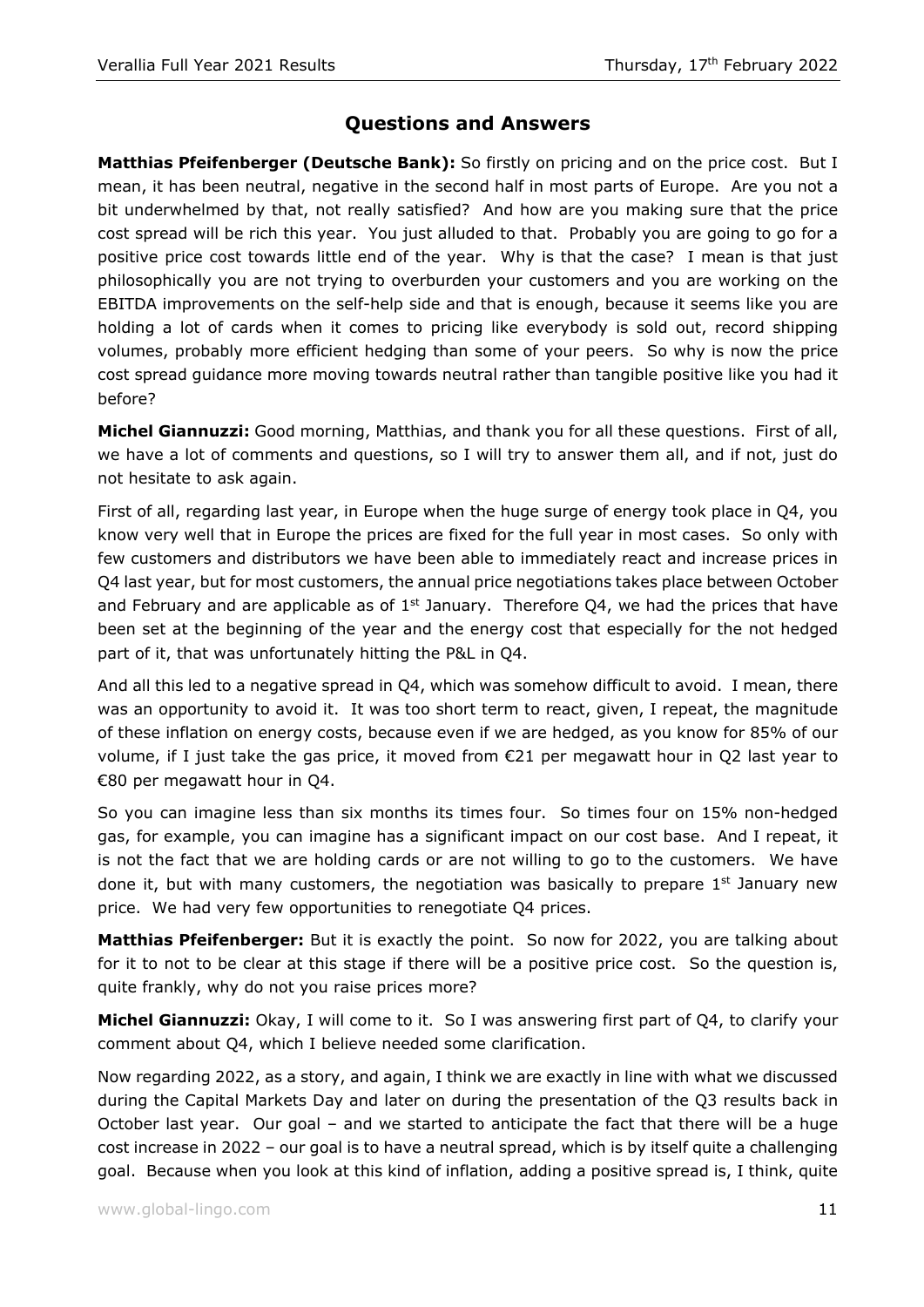an achievement. And by the way, as a reminder since the IPO, we always said that our goal was to have a positive spread. In reality, we have always been able to do better than this. When we look back in our history, we have always done better than positive. But the three pillars of this business model that we have set up for Verallia is based on a positive spread. And 2022 will be, of course, a lot more challenging to achieve a positive spread, given these kind of inflation that we have in front of us, and despite, of course, the hedging that we have in front of us.

Now, you could say, and this is your point, why just increase prices for more than 10%, go for 15%, 20%, 30%. Fair enough. There is, at some point in time, also resistance from our customers. There is a competitive dynamics also with the other competitors in this marketplace. And really, I mean, reaching double digit price increase, which is what we had told you was our goal is, I think, already coming from the history of no inflation.

In Europe, there has been no inflation for many years. It is already seen as a great achievement and a great challenge for our customers. Now some of our customers will not be able to pass the same amount of price increase to their final clients. And again, I mean, we are here for the long term and it is a negotiation at the end.

**Matthias Pfeifenberger:** Fair enough. Just bit nailing on this a bit more. Last time you told us you are approaching the clients with a spot costs, but you are hedged at way below spot rates on energy. And then also when I look at Pernod Ricard for instance, they are guiding for higher margins. So it seems like they are well able to digest higher packaging costs, which are only like 3% to 10% of the total cost of the beverage anyway. So is not it a bit like looking on to too much for the client? But maybe we have talked about this enough. Can I come back to a second topic which is the margin?

**Michel Giannuzzi:** Sorry, can I just make the comment on this comment? I think your comment is a fair comment. It is a good comment. But in our customers we are number one in Europe. Okay? And as you know very well, we address all end-market segments from the premium customers with the premium products to mass market products.

Now, on premium, you are absolutely right. On the premium products, our customers are able to, because they have the pricing power, they have the marketing strengths, they are able to price to their final clients the cost increase, the price increases that they want. And therefore, there will be less price sensitivity for the premium customers. And good enough for Verallia, we are pretty well positioned for the premium segment. But I remind you, based on the just Capital Markets Day presentation, the premium segments were, roughly speaking, represents only 15% of our sales in Europe. The 85% of our sales are on the mass market segments. And here, the price sensitivity and the ability of our customers when they deal with, for example, the big retailers or the big distribution companies, their ability to pass the price increases is much more limited. And therefore, I mean, it is a mixed bag of different customers.

**Matthias Pfeifenberger:** Fair enough. Just two remaining topics. Margins, you alluded previously that the technical dilution could be 100 bps, something like that, and that you would work against, that was self-help and restocking and volumes and probably a bit of price cost. Do you still stand by that?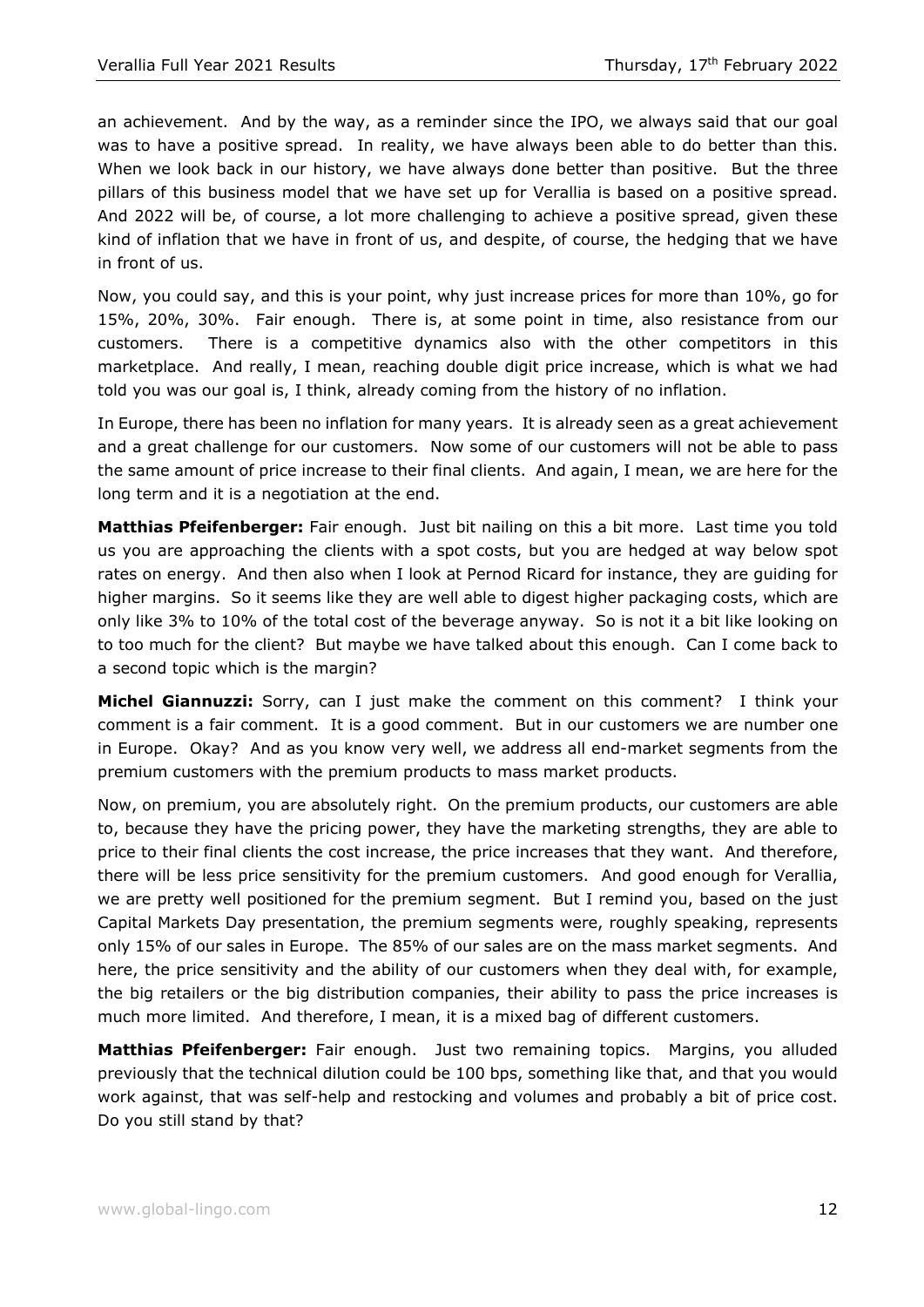And the last question is the hybrid furnace. Why was this cancelled? I mean, it is so many companies that have already done press releases about aiming to engage in hybrid furnace concepts and not cancelled?

**Michel Giannuzzi:** Well, the first one on the margin, I will let Nathalie maybe answer this one.

**Nathalie Delbreuve:** Yes, on the margin, Matthias, I can confirm, yes, we have the adverse impact in really mathematical impact of the dilution. And as Michel explained, just mathematically pushing the costs to ensure positive spread and raising prices by 10% is dilution of 180 basis points. But you are right on the other, in the positive way, we still have of course our PAP. And you have seen that we continue to deliver very strongly on the PAP. The 2021 was, again, a very strong year. And yes, we expect a positive activity still as well.

**Matthias Pfeifenberger:** Okay. So could this be to 12-13% top line growth including volume and then maybe, 80, 90 bps of margin dilution? Too early to tell?

**Nathalie Delbreuve:** Yeah, it is early to tell.

**Michel Giannuzzi:** Well, this is probably a bit early. We are only 17th February, Matthias. This is why we are saying we provide you already the guidance, which I think given the volatility and uncertainty of the market, is a challenging exercise. We provide you a guidance today, which, of course, will be more precise in the coming quarters. I mean, as some elements of volatility and uncertainty disappear, we will be able to firm up our guidance. But, of course, as soon as we see more clearly the geopolitical context evolving and the prices at some point stabilising, we will be able to give you a better guidance.

Now regarding the furnace, your question. This consortium that was set up at the European level with 19 glass-making companies was a very strong and very new initiative, very innovative initiative. But it was based on the objective that this consortium will get some grants, with the European Commission put aside €1 billion of grants for decarbonisation project.

And unfortunately, despite the good work done by the consortium, the consortium did not receive the grant. And therefore, the burden for all members of the consortium to finance this project was considered by many smaller players than Verallia, indeed, as too expensive. And therefore, people decided to stop the consortium. And our position is to say, okay, we will carry on this project alone. We will develop the R&D alone.

And this is not at all reducing our ambitions in this topic, but just the opposite. I think we will go faster by developing the project alone than with the consortium with 19 companies that is always a bit harder to manage in terms of speed and flexibility.

**Lars Kjellberg (Credit Suisse):** Just continuing on the same theme about furnace of the future. It is kind of difficult to understand the keyword consortium of companies not finding get longer financially viable. And you talk about some companies felt it was quite expensive. So what does that mean when you go alone? What sort of costs are you shouldering to develop this technology? And what sort of risks are associated with that? That is my first question.

Also, if you can share with us how you think about the market outlook for next year in terms of you have mentioned prices, of course, right? But if you look at volumes, you are essentially now back to pre-pandemic levels, which I assume was about 2% growth in 2021. But that means essentially you have two years with zero growth. So how should we think about European growth as some sort of normal trajectory?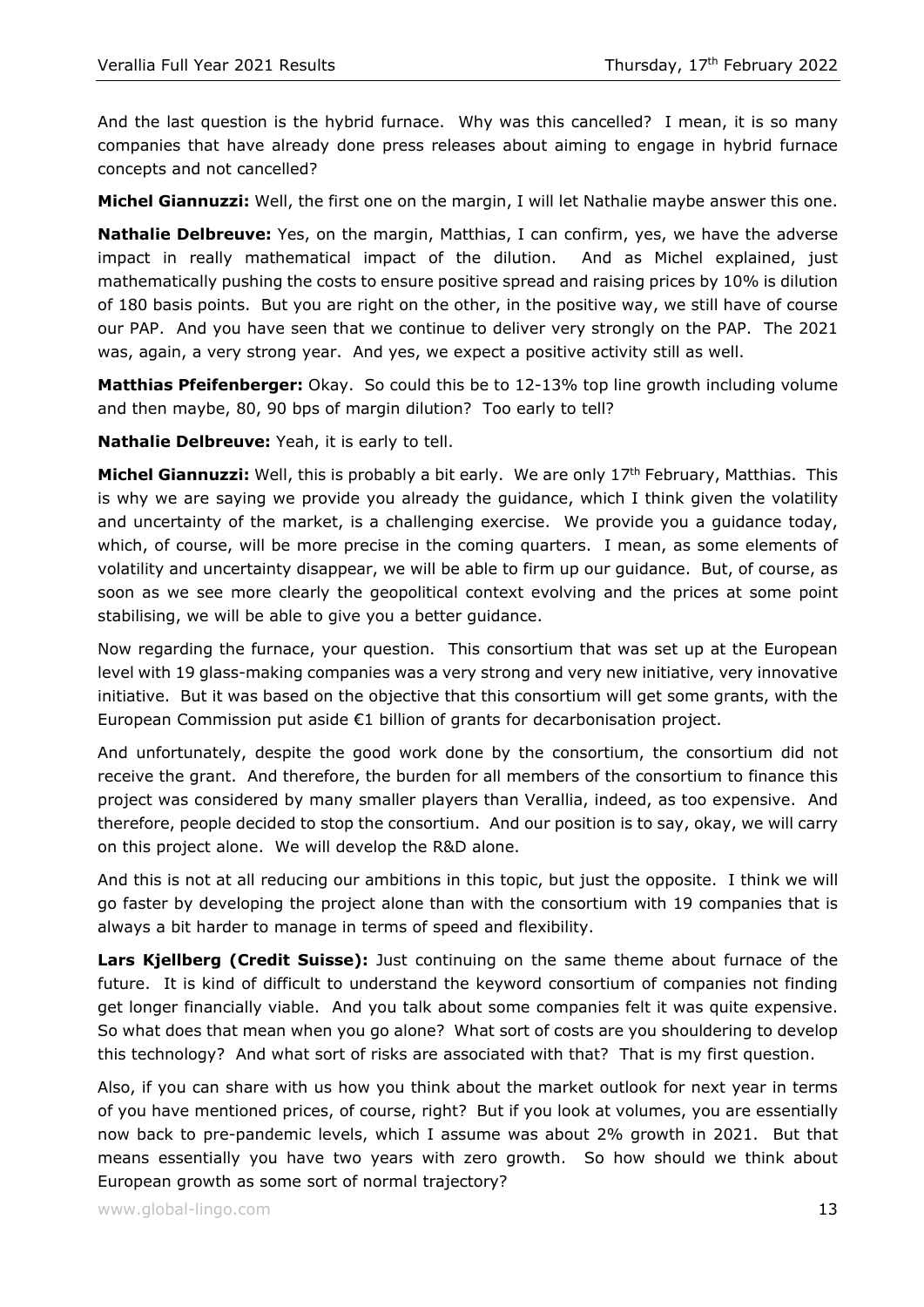And the final one would be on CapEx for 2022 and how do you think about the new technologies? Is that an incremental CapEx that you need to spend now versus the 10% you have already spoken about?

**Michel Giannuzzi:** Thank you, Lars. Good morning also to you. Regarding the first question about the hybrid furnace, I think it is pretty easy to understand. One company in the consortium was supposed during the consortium project time to develop the furnace, and it was an industrial project. In this case, it was a project where this furnace would produce bottles that will be sold. So the company would have an additional cost of R&D, and additional cost of CapEx and OpEx. But the company that will, of course, develop this furnace will enjoy the revenues and the margin of these products being manufactured in this furnace.

All the other 18 companies will only access to the know-how. So they were paying, basically it is pay to see. They were paying to see the efforts and the R&D results made by this company that took the responsibility to develop the furnace of the future. So therefore, it was somehow you can say it as a cost to learn from the company that was going to develop the furnace.

For us, the fact that we do it alone, of course, will probably be a higher R&D cost to develop it. But in terms of CapEx, it is probably more expensive. It is, not probably. It will be more expensive than traditional furnace indeed. But we will have, on the other side, the revenues and the margin for these products.

And you can count on us to be able to use the fact that these articles, these products that will be produced in this furnace with 50% less CO2 emissions, we are going to, of course, part of our pricing strategy, value these for our customers because I think that has a value, and therefore we expect to get even a higher price to reflect the higher costs that we will see with this new technology.

So all together, we will take care of the R&D with our own R&D team. By the way, we are one of the two companies that have in-house design teams for furnaces. So we have the capability and expert that know-how to design furnaces that we do not even need to subcontract the R&D activity to third-party, and we will get the nice revenue stream and profit from these new furnaces, which was not the case in the previous consortium situation.

**Lars Kjellberg:** So kind of follow-up question, if I may on that. Technology itself, what you have seen from, I guess, Ardagh was building this thing, is that is functioning technology at present, or do you need to develop that technology before you get cracking on actually building the furnace?

**Michel Giannuzzi:** Well, again, it is a bit like the electrical furnace to some extent in a different situation. But we are at the limits of what we have ever done. In other words, the issue is very industrial. Technically speaking, we think it is feasible. And of course, we have a great confidence that we will find a solution, but it has never been done before.

So therefore, we will probably encounter some challenges, some technical challenges that our teams will have to, of course, face and solve. But it is beyond the limits that we have currently applied in our design expertise, if you want, furnace design expertise, otherwise, of course, we will be less confident and we will probably not communicate on something that we do not think we can do. So that is something that we believe we will be able to, of course, set up and run in a mass production environment in the years.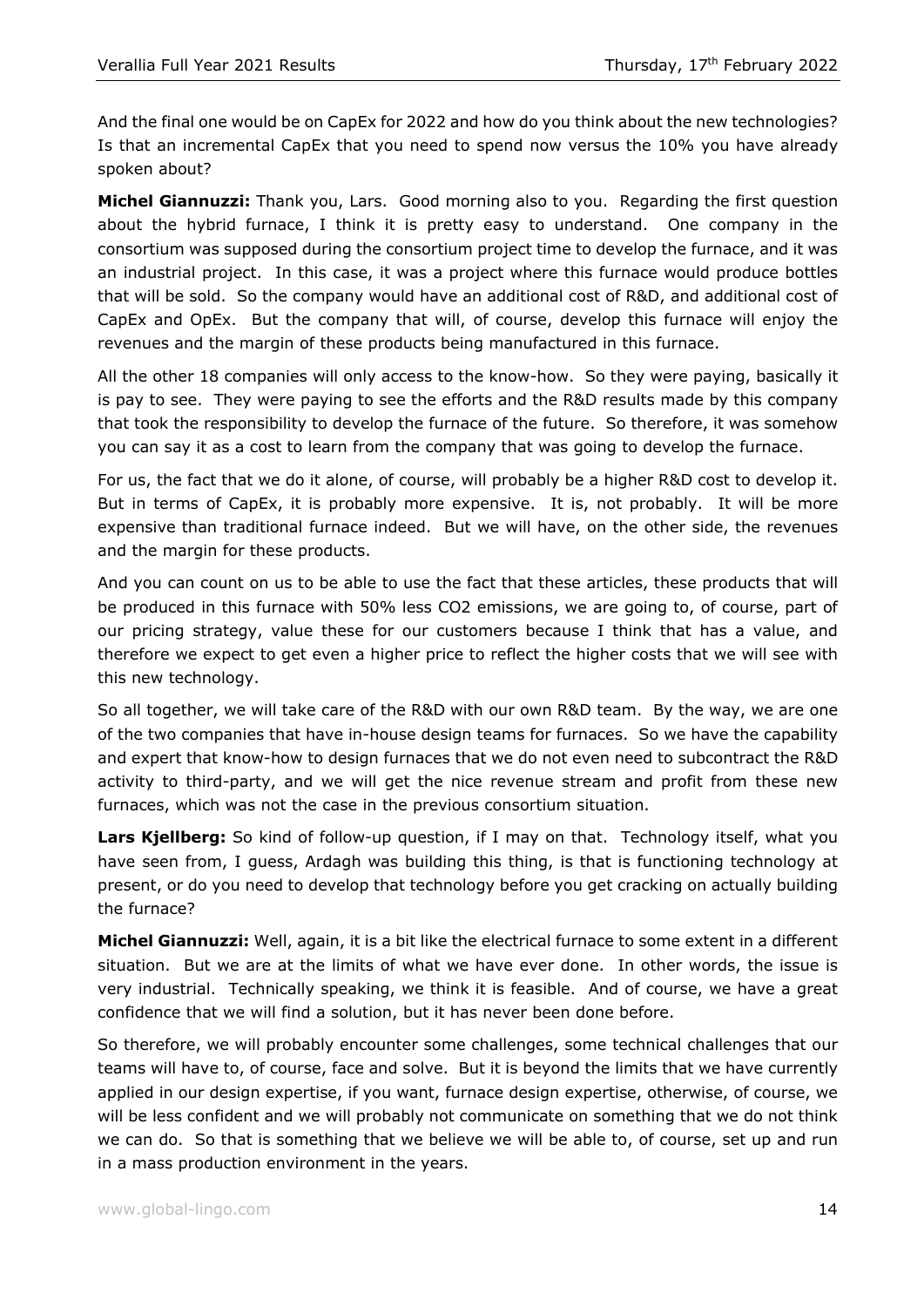So regarding your second question, the market outlook. You have seen us – again, I refer to the Investors Day, the Capital Markets Day back to October, this European market has been growing steady at more than 2% per annum in volume. Right now, I have to say and that is something also that somehow Matthias alluded. We are sold out, as you know, since last year. Actually, since middle of 2020 we have been sold out. So we are producing as much as we can to deliver to our customers.

The market is still very strong in Europe. It is buoyant in Latin America, as you well know. And that is where we are going to put two new furnaces next two years in Latin America. We will put the first furnace in 2024 in Italy, because we believe that this market is still growing at least at 2% volumes per annum. And our goal is really to enjoy this market growth in the coming years and especially in 2022.

So back to the numbers, I mean, we are going to get double-digit revenue increase because of the 10%-ish price increases and also some volume increase which we expect to be around 2% in Europe.

Regarding the CapEx, I will let Nathalie answer the question about the CapEx.

**Nathalie Delbreuve:** Yes. Thank you, Michel. So regarding the CapEx for 2022, we aim at keeping around 10% of sales for total CapEx, as we guided, and we will be keen to stay around 10%. And this includes, in fact, the CO2 CapEx roadmap, which we communicated in January 2021 with a roadmap of €180 million for the next ten years. So it is an envelope between €15 million and €20 million per year. And this also includes the end of Jacutinga. So, it is all included. So around 10% again.

**Lars Kjellberg:** And there is no consideration to the surge in revenues that would come slightly below 10%? Or is it just that things are more expensive and is still going to be around 10%?

**Michel Giannuzzi:** Will be around 10%, probably a bit north 10%. Last year, we were below 10%, 9.6%. We are a bit higher than 10%. But it is between 10% and 11%, I would say, not more. And this is all included.

**Guillaume Muros (Société Générale):** I have two questions. First one will be on the general situation for other European players on this inflation context. Are you seeing financial situation deterioration that other players that cannot possibly pass on the same price increases as you are? And would you be keen to benefit from the external growth opportunities, given your solid cash position? That is the first one.

And the second one more on ESG. Are you planning your new CO2 reduction targets to link them as well to your capital structure through ESG-linked bonds?

**Michel Giannuzzi:** Okay. Good morning, Guillaume. Thanks for the questions. Regarding the financial institution of our competitors, it is too early to know exactly what the financial impact on our competitors. And I remind you that we can only easily access the listed competitors. There are many competitors in Europe that are family-owned and privately-owned and that are not necessarily publishing their financial results.

But one thing for sure is that many competitors are suffering. Just give some examples that are public information. One of our German competitor decided not to start one of its furnaces, brand new furnace that they have built, because they thought that the cost of energy was so high that it will not be a profitable thing for them to start. We have seen some serious situations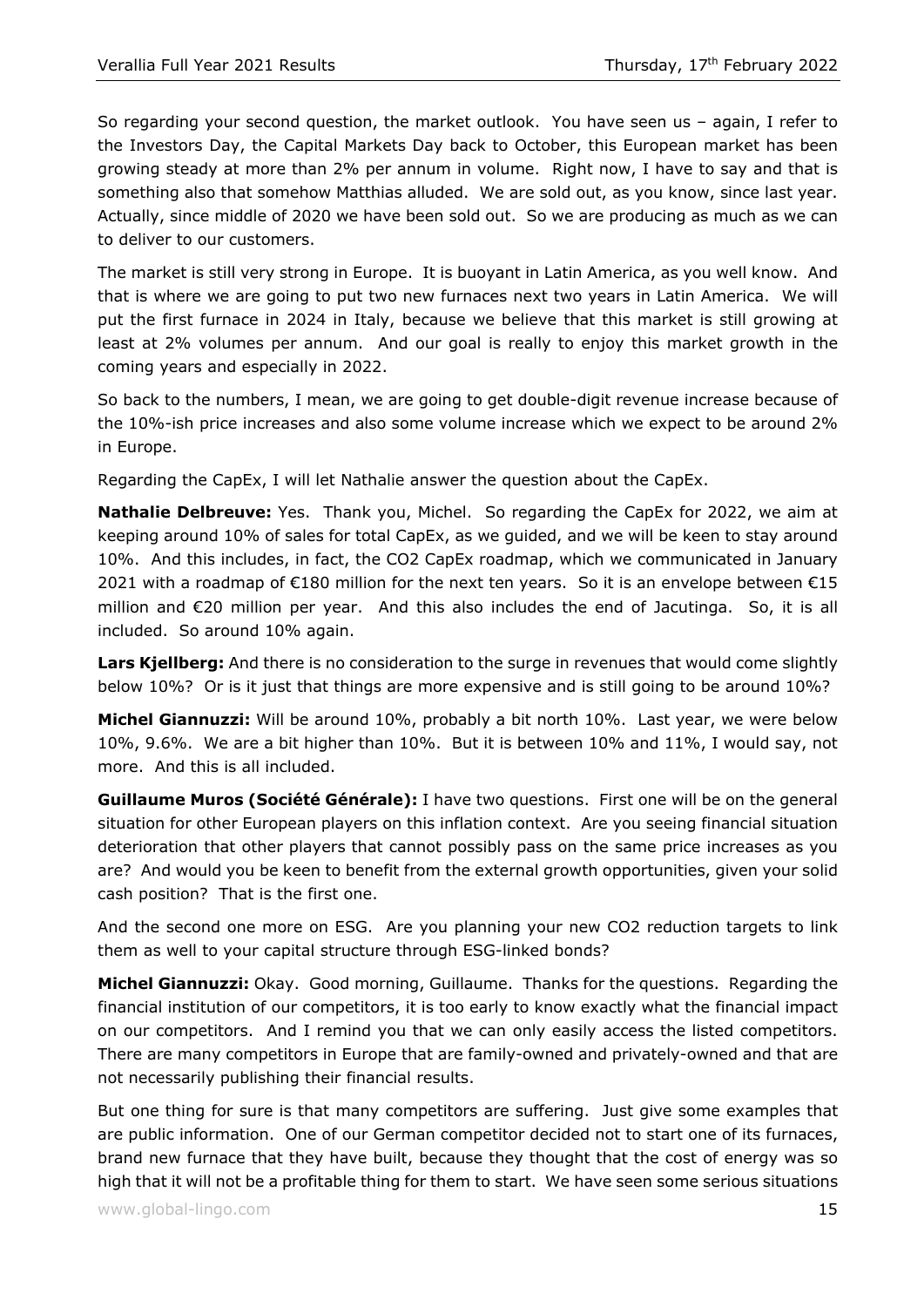in other countries where people decided to slow down, especially in Eastern Europe, production because of the high cost of energy.

So it is certainly hurting everyone. This huge surge of energy cost is hurting everyone. As we said, we believe that we are well-positioned to take opportunity of acquisitions in the case these companies will, at some point, be open to discuss and sell their businesses. So we are, of course, going to be very, I would say, close to the market in order to understand what opportunities this could create.

Regarding the second question, I will let Nathalie answer.

**Nathalie Delbreuve:** Yes. So our two sustainability-linked bonds, indeed, they are aligned on already the trajectory that we communicated in January 2021, but using an intermediary target of 2025 that is already corresponding for CO2 emissions to 15% decrease versus 2019 and with a target of cullet rate up to 59% so by 2025. So we are already fully aligned in that respect.

And in terms of financing, as you could see, I have shown, I believe we are now pretty well balanced between the debt market with €1 billion, two bonds of €500 million, and bank financing and all those two things. So not sure we will run for another SLB in the short term. And on top of that, we are very pleased that we did these two SLB and the timing for us was good decision looking at the caps of the interest rates currently.

**Francisco Ruiz (Exane BNP Paribas):** I have three questions. The first one is again on inflation. So keeping the current situation in terms of energy, could you give us an idea of what would be your cost inflation for 2022, if everything remains as it is right now? I mean, I do not know if the inflation that we have seen in Q4 in something like around €65 million in the quarter could be a good indicator at least for the first three quarters of the year.

The second question is on the working capital, which has performed especially well last year with inventories as you say at low levels, but a very good improvement in receivables and payment date. So could you explain us a little bit what was the reason? And you could give us the detail on off-balance sheet factoring at the end of 2021?

And the third question is on the electrical furnaces in Cognac. So could you comment if this will imply an extra CapEx or you are sticking to this 10% I do previously mentioned? And if there is an additional capacity or this will substitute assisting furnaces?

**Michel Giannuzzi:** Good morning, Francisco. Thank you very much for your questions. I will start with the last question.

Regarding the electrical furnaces in Cognac, the idea is to replace a furnace which will come to the end of its life in end of 2023, beginning of 2024. So therefore, we will put – why did we say two electrical furnaces? Because the production capacity of two electrical furnaces corresponds, equalises the existing conventional furnace capacity. Therefore, it will be a substitution to make it clear. So it is not additional capacity. It is a substitution.

And in terms of CapEx, this is factored in the 10% each CapEx on sales ratio that Nathalie mentioned just a few minutes ago. So it is all included into this ratio.

**Francisco Ruiz:** Could you give us an idea of vis-à-vis the CapEx of electric furnaces or replacing with an electric furnaces or a normal furnaces, how it is compared?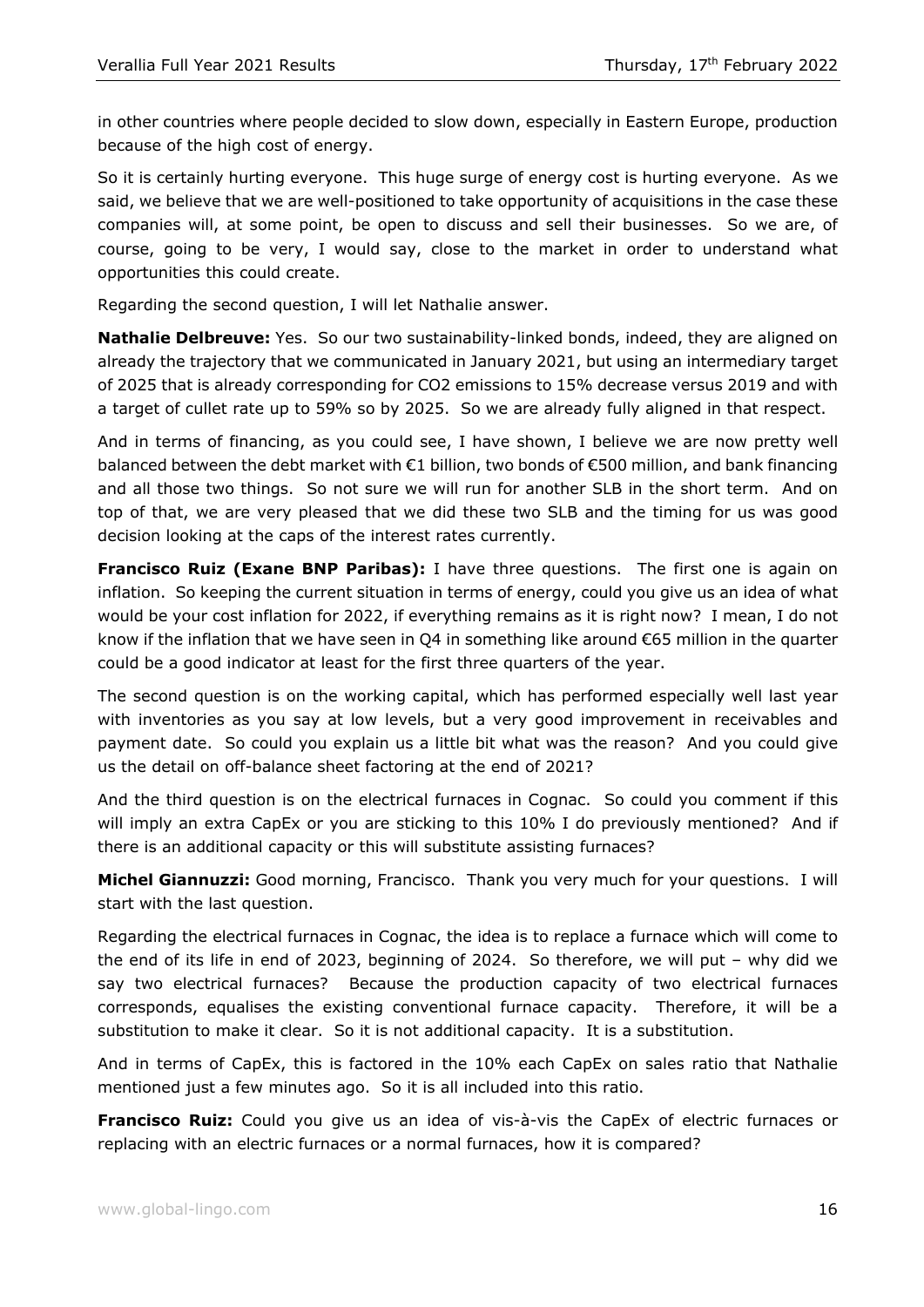**Michel Giannuzzi:** It is a bit early to be honest with you, because our engineers are still working on the precise design of the CapEx. We know for sure it is going to be more expensive, but how much more expensive it is, I do not know. But given the fact that we spend around €250 million of CapEx every year, I mean, if you look at the extra CapEx that it represents, it will not be materially impactful in terms of total CapEx spent by the company. But it is more expensive than a traditional furnace.

If you take the traditional furnace, it is around  $\epsilon$ 10 million to  $\epsilon$ 15 million investments. This will be probably north of €20 million. But I do not know exactly yet how much it will cost. Okay.

Regarding your first question, it is harder to give you an answer on the cost inflation. First, because you know very well we do not want to disclose at which price we have hedged the energy costs. You know we have a very automatic hedging policy, which is non-speculative, but we do not want to disclose this information for competitive reasons. So we are not going to be able to answer this question unfortunately.

And I will let Nathalie answer on the working capital question.

**Nathalie Delbreuve:** So the working capital, so to comment first the variation in 2021 for you, Francisco, the inventory kept low at the end of the year compared to 2020. And in fact, we have a slightly negative impact in the WCR variation, but it is €17 million. It is limited and it is mostly due to some inflation in the production costs.

Then receivables have been really strong. The balances were really strong at the end of the year. Again, I mentioned that we had a very dynamic Q4, especially compared to December 2020. Here, we had better sales. So the balance of receivables at the end of the year is higher. And we had partially some price increases, if you think of Latin America, but also little bit in Europe and a good mix. So the balances were well quite good.

You asked about factoring of this receivable here. We are in the same programmes as before. So just you will see in the notes to our financial statements, the non-recourse balance that we factor was in 2020, €302 million. It is €335 million at the end of 2021. The increase here again is more linked to the increase the balance of the receivables, the position that we had at the December but no change in our programmes or policy.

And then eventually the payables to the suppliers went significantly up due to inflation at the end of the year. So the variation here is a very positive for us.

So for 2022, again, our target, especially on inventory, is to rebuild inventories. So here we secure a negative impact if we succeed into rebuilding these inventories and we have room in our free cash flow generation to do that.

**Francisco Ruiz:** Can I do a follow up on inflation? I understand that you are not disclosing the energy cost inflation. But could you give us an idea of this €55 million per quarter of cost inflation, which is something like around 12%, overall, not only in energy cost inflation for the year. It is reasonable or not?

**Michel Giannuzzi:** Well, I am sorry, Paco, I would not be able to give you more precise information. As you can understand, it is a very sensitive information that we do not want to disclose, because that will give you the information. But you know we are hedged but as we said always, this is not something that is going to disclose to our competitors. We already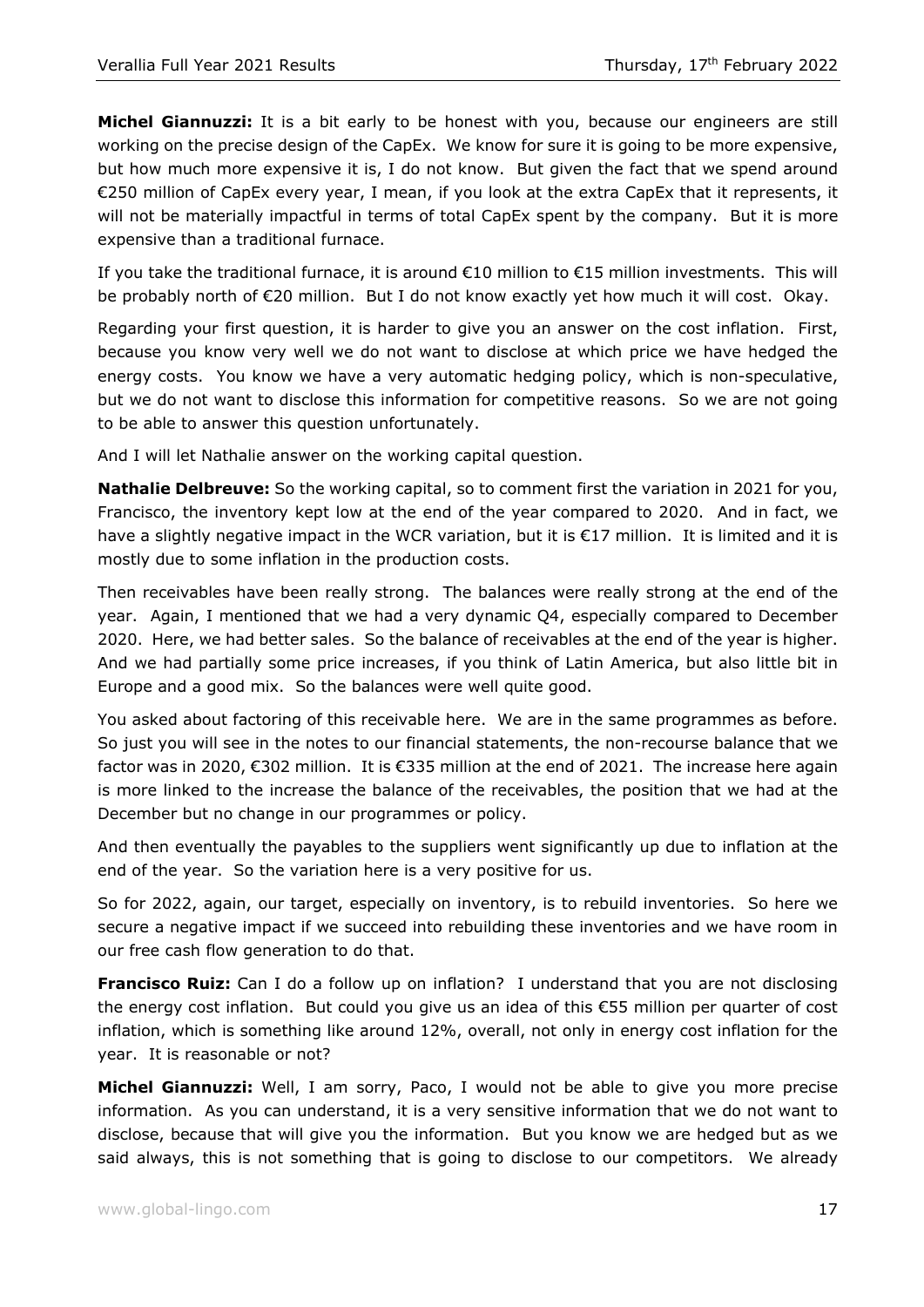disclosed a lot about our hedging policy. We do not want to disclose the level at which we are hedged.

So, unfortunately, you will have to make your own assumptions on this one. But based on the fact that we will be above €700 million EBITDA based on the fact that we have a little bit of growth and a little bit of PAP also, not a little bit, PAP at €35 million, I am sure you can find out what will be the impact. Having in mind that we are always with this €700 million of floor EBITDA, we are always a bit cautious on the exchange rates.

You know that in the last four years, every years we had a negative headwind on the exchange rate side. This year, there would be elections in Brazil. We do not know what the exchange rate impact would be. In Eastern Europe, with what is going on in Russia and Ukraine, we might see some volatility on the currency side too.

So therefore, one of the reasons why we start the year with floor in terms of guidance is because we have also to bear in mind that we could have a negative impact on the exchange rate and that we have included in our guidance.

**Jean-François Granjon (ODDO BHF):** Four questions on my mind, please. The first one, could you comment on the mix positive effect you mentioned in 2021? Could you give us more colour about the positive mix effect in 2021? And what do you expect for the mixed effect in 2022?

My second question concern so the trend for the EBITDA margin in 2022, yes, I well to understand. Could we expect an EBITDA margin between 23% and 24%. Do you think this is a well magnitude for the EBIT margin in 2022 to impact the mechanical impact of the past increases for the sales?

And my third question regarding the PAP plan. Do you expect less than magnitude I would say €35 million positive impact from the PAP programme compared to €40 million last year?

And my last question, due to the pressure on the EBITDA margin, are you comfortable with the long-term target for 2024? You mentioned during the Capital Markets Day to expect between 28% to 30% for the EBITDA margin.

**Nathalie Delbreuve:** All right. Thank you for your questions. I will answer the three first. So your first question is on mix. So indeed, mix effect has been positive throughout 2021 and in all quarters, and again, quite good and strong in Q4. I mean, we have seen a rebound as we commented in some segments where there are more premium products like sparkling wines and spirits and also some premium still wines.

But also one important point to have in mind is as part of this mix is linked to the shortage that we have and the difficulties we have to serve all the demands of our customers, so then we do some selection in the production and try to serve the highest margin and a better mix to improve our mix voluntary on this one.

So for 2022, what we featured is more neutral mix, because this has limits and we believe it would come back to more normal mix for 2022.

Then second question on the trend of EBITDA margin. Here again, we said there are adverse impacts, the dilution of pushing prices, pushing inflation and offset by our PAP. So you were mentioning 23%, 24%. I would say more around 24% on this one.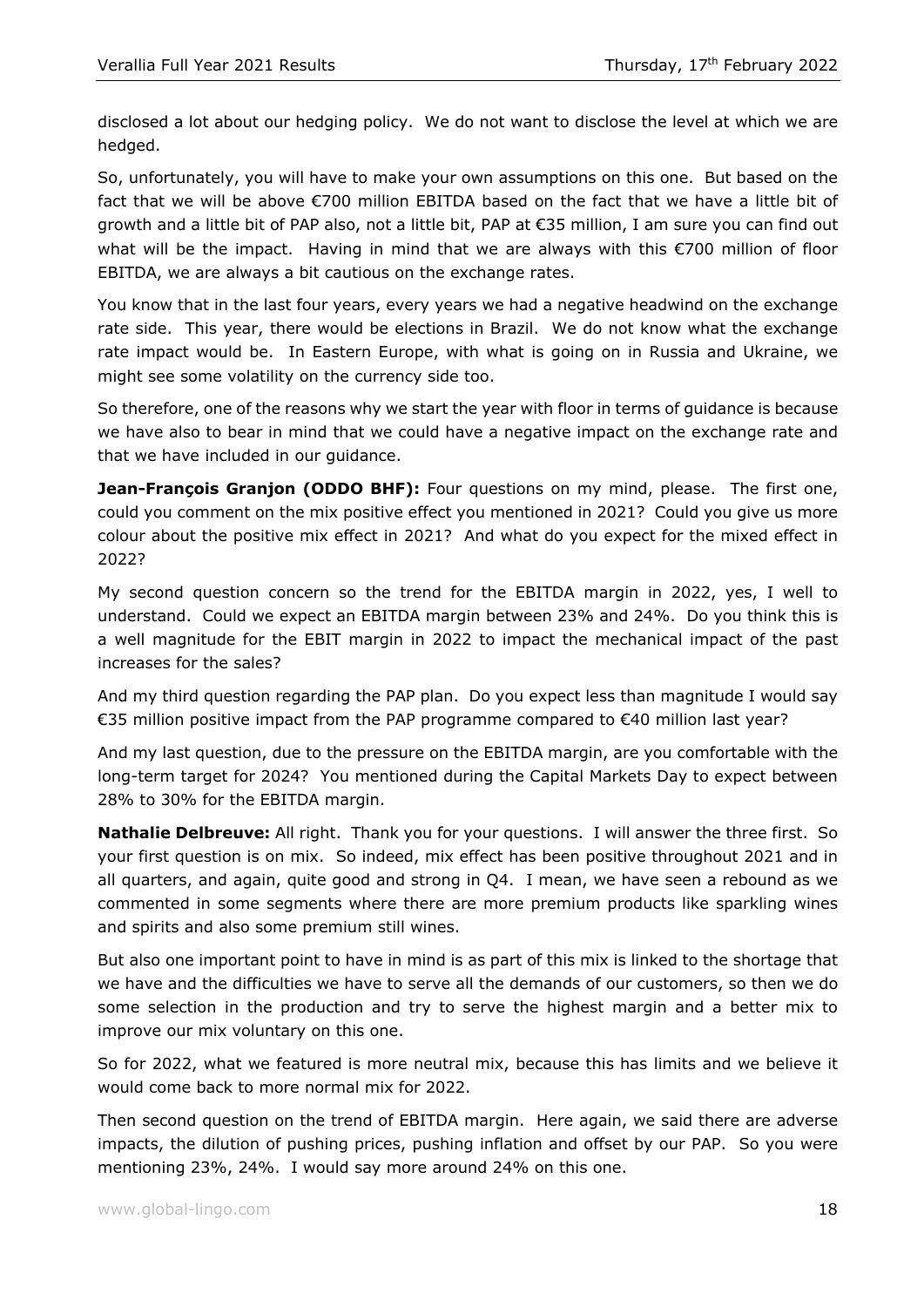Then your third question about the PAP. We explain always but we do in fact deliver steady improvement in the PAP. So yes, the answer is yes. You can count at least €35 million of PAP improvement. Indeed, we did even deliver more than €40 million in 2021. We will try to deliver as much as possible. But the €35 million for us is the minimum.

**Michel Giannuzzi:** And I will take the last question, Jean-François. The long term target of 28-30% in EBITDA margin is clearly maintained, although, as you understood, we did not anticipate the first year, which is 2022 to have so many headwinds, and especially the mathematical impacts of the strong price increase impacting negatively the margin. But we are still eager to achieve these kind of levels by 2024.

**Peter Testa (One Investments):** I would like to just try to understand a few things on the timing factors around price and hedging. Can you give a sense please just on the hedging, whether there is a particular degree of that 15% that is open is different H1 and H2? And then on pricing, you mentioned obviously try to get the prices to start from 1<sup>st</sup> January. Should we regard that as all of the pricing is coming through  $1<sup>st</sup>$  January? Or will it phase through the period?

**Nathalie Delbreuve:** So on hedging, in fact, we have really a systematic approach quarter by quarter. So to answer your question, no, there is not specifically a big discrepancy between H1 and H2, to answer your question.

**Michel Giannuzzi:** Regarding your question on price increases, Peter, and I repeat this, is Europe and Latin America we increase prices anytime during the year. In Europe, most contracts are annual-based contracts, where price increases in most cases are applicable  $1<sup>st</sup>$ January, but not always. Okay. Sometimes it is end of March, it could be April. But I would say the bulk of it, I do not have a precise number but I would say more than 80% of them are applicable as of January.

However, let us be clear, because we are in extraordinary situation today, should we see an additional extraordinary situation going forward, we might, and we have already told our customers, we might come back to them again middle of the year. So depending on how things evolve going forward, we might go back to our customers during the year of this year, which has not been done in the past, if we need to.

So the bulk of the contracts will be applicable from  $1<sup>st</sup>$  January. I would say roughly speaking more than 80%, and about 20% of the contracts will be spread out during the year during the next month. I would say not during the year but during the next month.

**Peter Testa:** Okay. And when you say you make an assumption on – for the year on the unhedged part, are you using the current prices for those three key inputs or something different for the full year?

**Michel Giannuzzi:** Yes, we are assuming more or less the current level of energy prices.

**Nathalie Delbreuve:** Yes, absolutely.

**Peter Testa:** And then I had a question just on understanding volume impact. Obviously, had a good volume in Q4, probably people are not letting you build inventory holding on ahead of the price increase maybe. But last year, you also had the furnace rebuild loaded impact in H1, particularly Q1 and some in Q2. And I was wondering whether if you look at the volume impact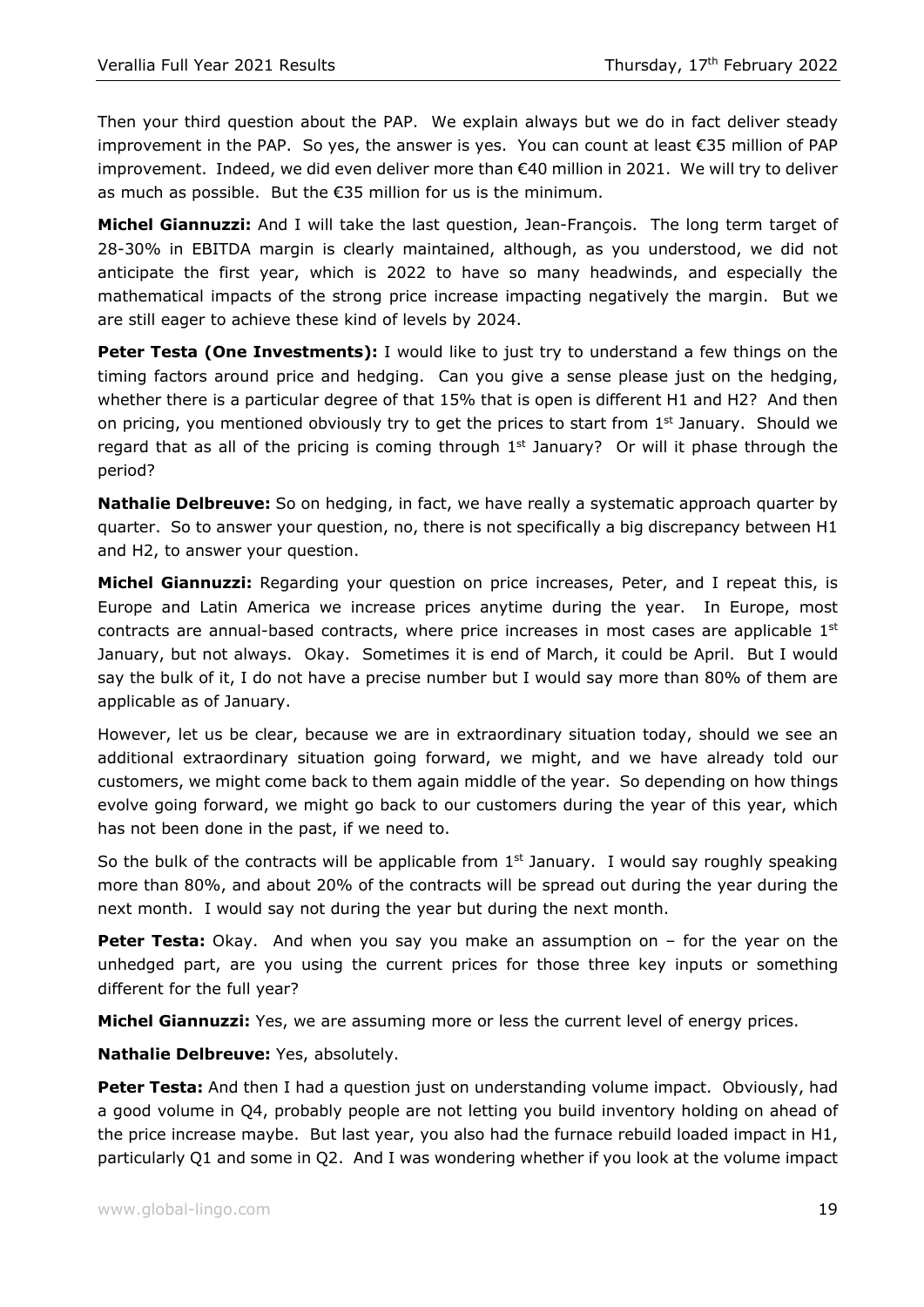as you start the year with the timing of the furnace rebuild, whether we should think about something different in terms of phasing or volume impact, net-net with the rebuild?

**Michel Giannuzzi:** No, this year we will have a more normal suite of furnace repairs throughout the year. Last year was very different compared to 2019. It was a complete swing of furnace repairs of 2019 and 2020. Therefore, it made the difference quite big from one semester to the other. This is no longer the case this year. So this year, we will go back to something much more balanced between H1 and H2. So you should not see big variations due to furnace repairs.

**Jordan Meighan (BNP Paribas):** So I have got two. Firstly, on close to €300 million free cash flow this year. You are targeting another €600 million in the next two years to get to your cumulative target. We had some one-off buybacks from Apollo's share sale. I think even if you increase the dividend by 10%, there is still a decent chunk of access to the cash flow left there, if that materialises. So my question really is, is how do you plan to allocate that?

And my second question connected to that slightly slide 23. You know that you are on an investment grade trajectory. I am just sort of wondering how important is that to the company as the target?

**Michel Giannuzzi:** Good morning, Jordan. For the first one, regarding the cash flow, clearly this year we are going to, of course, as usual, generate a lot of cash, although as Nathalie mentioned, this year we will have probably to rebuild inventory. So therefore, we would not have as strong contribution of inventory decrease that we had last year and the year before.

But having said that, we still generate quite a lot of cash. This cash will be used, first of all, to finance our CapEx, as we said before. And it will be probably a bit higher than 10% this year. It was a bit lower than 10% last year. It will be a bit higher than 10% this year.

Secondly, as we mentioned before, we will look at acquisitions. So we hope to be able to make some acquisitions and that will be the best use of our cash, because we believe we can create a lot of value to our shareholders going through acquisitions. And this is, of course, after having paid the  $€1.05$  per share dividend in May.

And if we still have excess cash on hand, we might consider share buybacks, but frankly speaking with all the share buybacks we did last year, probably that will not be a short term necessity or short term needs, if you want.

And regarding the commitment, the fact that we want to be on an investment grade trajectory is not a commitment per se. Just the fact that mathematically speaking again, with all the cash we generate we should deleverage this company in a way that should please our debt providers.

**Matthias Pfeifenberger:** Two additional ones. So firstly, can you maybe comment on Russia, Ukraine, any exposures? And then maybe on the separation of the Chairman and CEO function, Michel, do you want to comment at all? Maybe give us some background in terms of your commitment to the company, maybe also with regards to some increased capacity to look at strategic things like M&A? Is that part of the consideration?

**Nathalie Delbreuve:** Okay, Matthias, I will take the first one. So, in Russia, we have two plants. And the sales are below €100 million. It is around €87 million and €90 million sales that we have in Russia with a positive EBITDA. So this is the exposure. And in Ukraine, we have one plant that is not politically exposed region.

www.global-lingo.com  $\sim$  20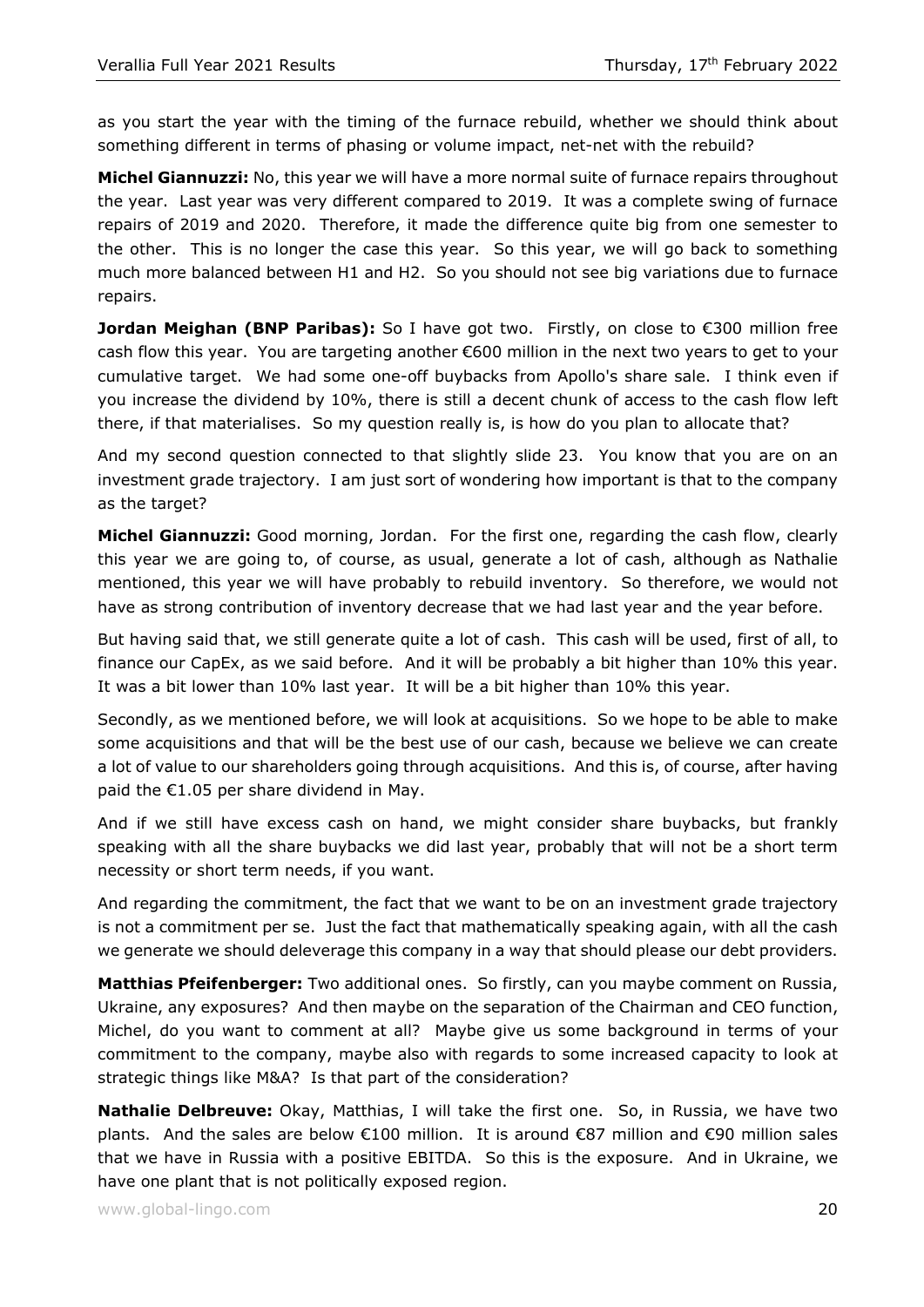**Michel Giannuzzi:** It is on west part of Ukraine, close to the Polish borders. So it is very far from Kiev.

**Nathalie Delbreuve:** Absolutely.

**Michel Giannuzzi:** It is less than 1%.

**Nathalie Delbreuve:** Right. it is less than 1% of activity. The total sales are above €50 million.

**Michel Giannuzzi:** And regarding the separation of responsibilities at Board level, as I communicated, I will stay close to the company, not going to take another CEO position in another company. And my main primary focus, of course, beyond the fact that we need to  $$ of course, there is quite a lot of work to do to manage the Board, given all the regulations that the Board is going to face; my main say priority would be to work on strategic topics and especially on the M&A side. As we mentioned before, it requires time to get close to the company that potentially could be interesting to buy. And we will work together with the company to, of course, see if we can accelerate our acquisitions as we would like to.

**Alexandra Baubigeat Boucheron:** Okay. Thank you very much. I think we have questions on internet, but most of them have been already answered. So I will read them very quickly, and I think it will be pretty fun.

The first question on profit margin, EBITDA margin in LATAM seems structurally higher versus Europe. Is this caused mainly by the fact that prices are negotiated more often and with more flexibility in LATAM versus Europe?

**Nathalie Delbreuve:** Yes. So for Latin America, as I explained, we have really fully benefiting from our three pillars. So there the market is really strong. The demand is strong, and the market is short of glass. So we benefit from that fully. The activity level, the operating leverage is good. The performance in the plants is very good. And indeed, we pass through the inflation to sustain the margin. So that is the explanation about the strong performance.

**Alexandra Baubigeat Boucheron:** Thank you very much, Nathalie. One that has not been covered, an interesting question. Please, let us know how your contracts are structured immediate pass through or with annual or quarterly negotiated.

**Michel Giannuzzi:** Yeah. Just to remind everyone, again, we exclude Latin America where we renegotiate prices as often as needed. In Europe, more than 80% of our contracts, it is a repeat business, are annual based contracts where every once a year usually and rarely more, we negotiate volume and prices with one customer. And that is locked for the year.

Now there are less than 20% of our contracts in Europe where we have long term agreements. Usually, it is three-year agreement where we have formulas or pre-agreed price increases. And when we have formulas, they are based on indexes. And these indexes are revisited once a year to take into account inflation factors. And that makes the prices being adjusted only once a year.

I know it is quite different for North America, where they have quarterly adjustments but in Europe the practice is you need to have a manual adjustment on price.